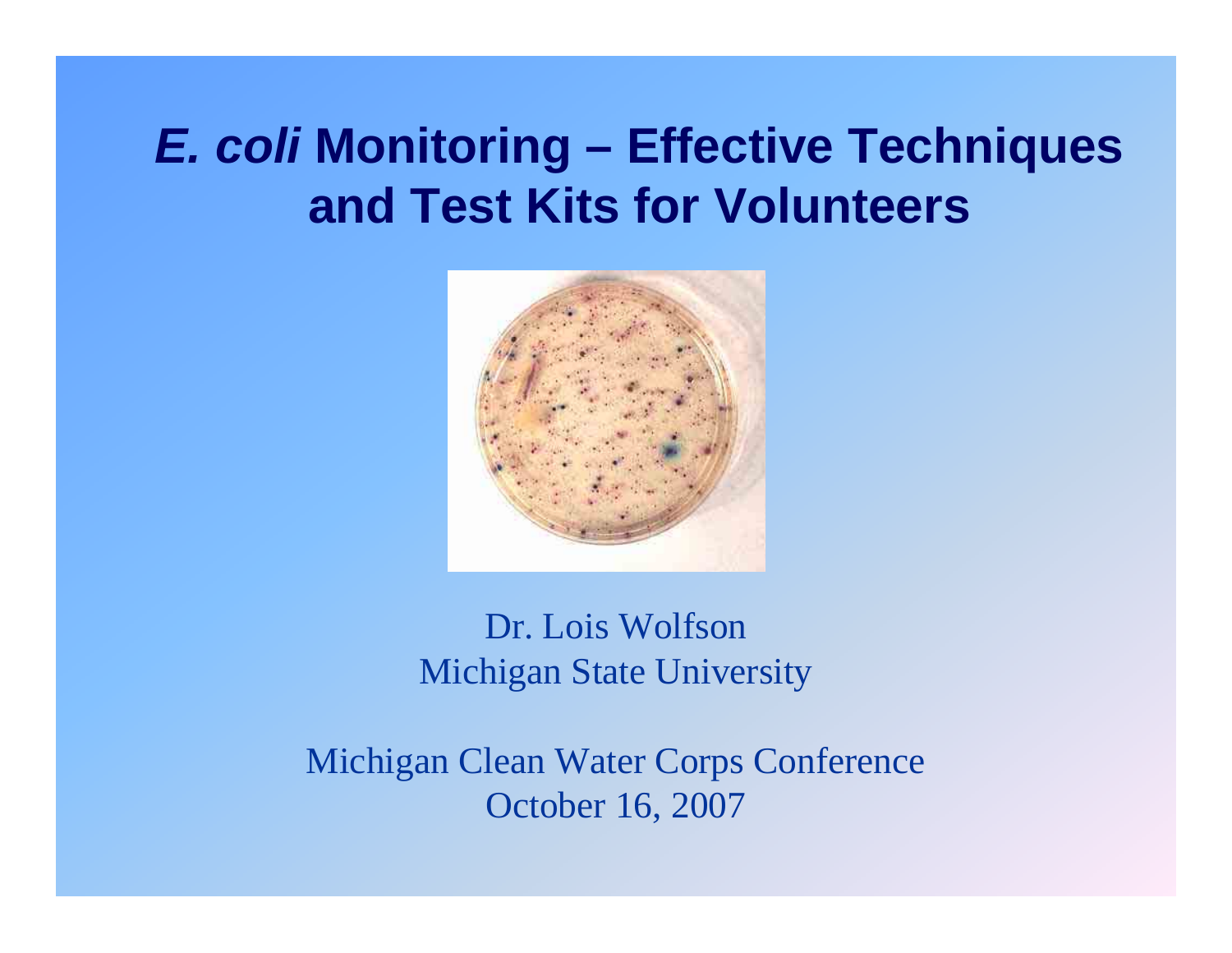# **Why Monitor Bacteria?**

### **Anything that adds fecal material to water can add bacteria and pathogens**

#### • *Humans*

- swimming "accidents"
- malfunctioning septic systems
- sewage treatment plant discharges

#### • *Animals* (warm blooded animals)

- direct contribution
- runoff from fields after manure application
- storm water runoff from lands with wildlife
- pet droppings





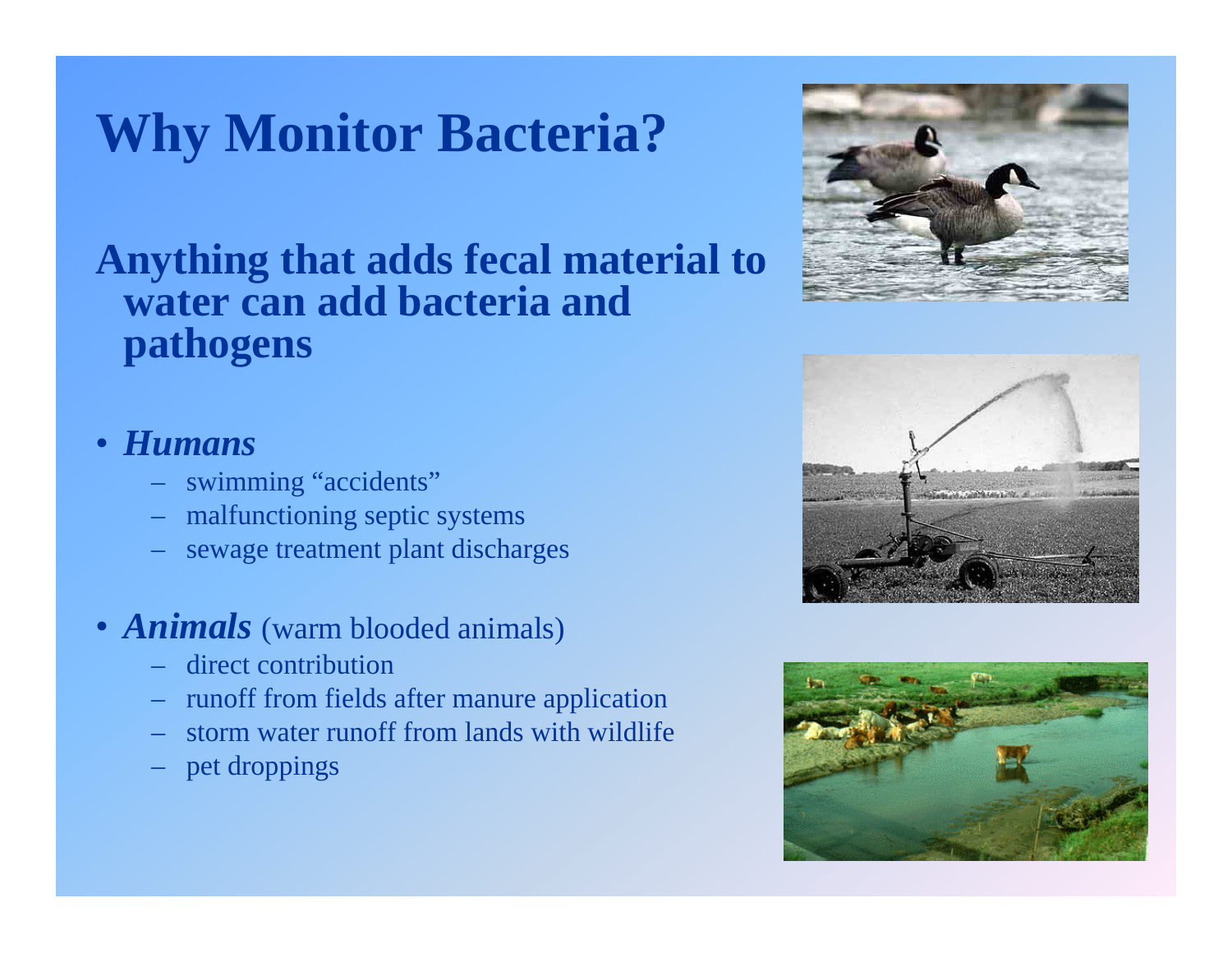## Using *E. coli* or Fecal Coliform Bacteria

- • Bacteria can be used as indicator bacteria since they can suggest the presence of pathogens in water
	- Pathogens are disease-causing microorganisms which cause illnesses such as fever, sore throats, diarrhea, abdominal cramps, hepatitis, respiratory infections and chest pains. Symptoms may be mild and confused with other diseases, so people may not realize that water got them sick.
- $\bullet$ Bacteria are easy to collect and analyze, relatively safe to handle and are usually present when pathogens are present
- Are generally harmless
- The more fecal coliform populations present in water, the greater likelihood that pathogens are present.

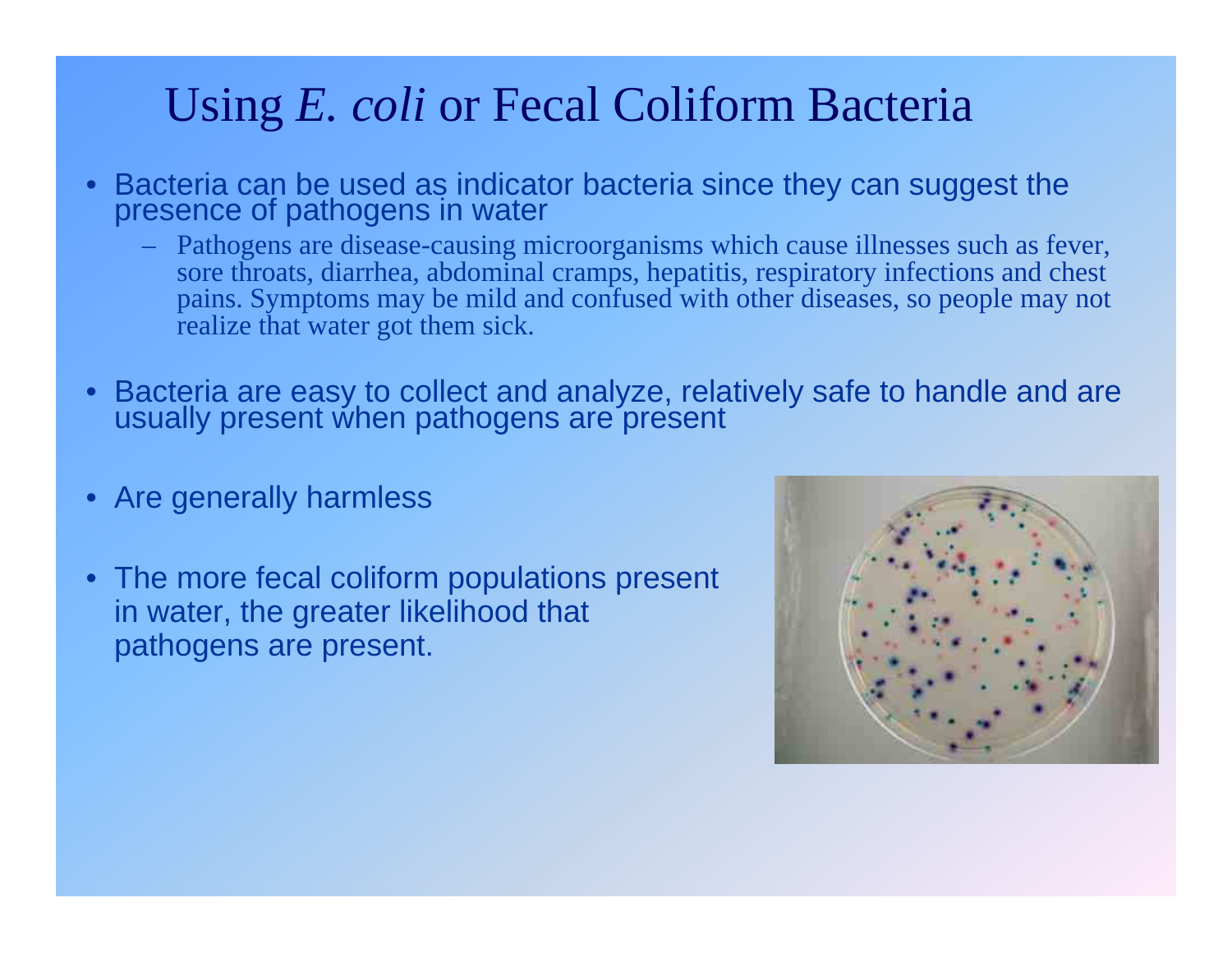### Why not sample for pathogens?

- $\bullet$ Difficult to isolate and identify
- $\bullet$  Few laboratories capable of analyzing for pathogens
- •Cost
- •Length of time to analyze
- •Results for only one pathogen
- $\bullet$  Number of pathogenic organisms present in polluted waters are generally very low

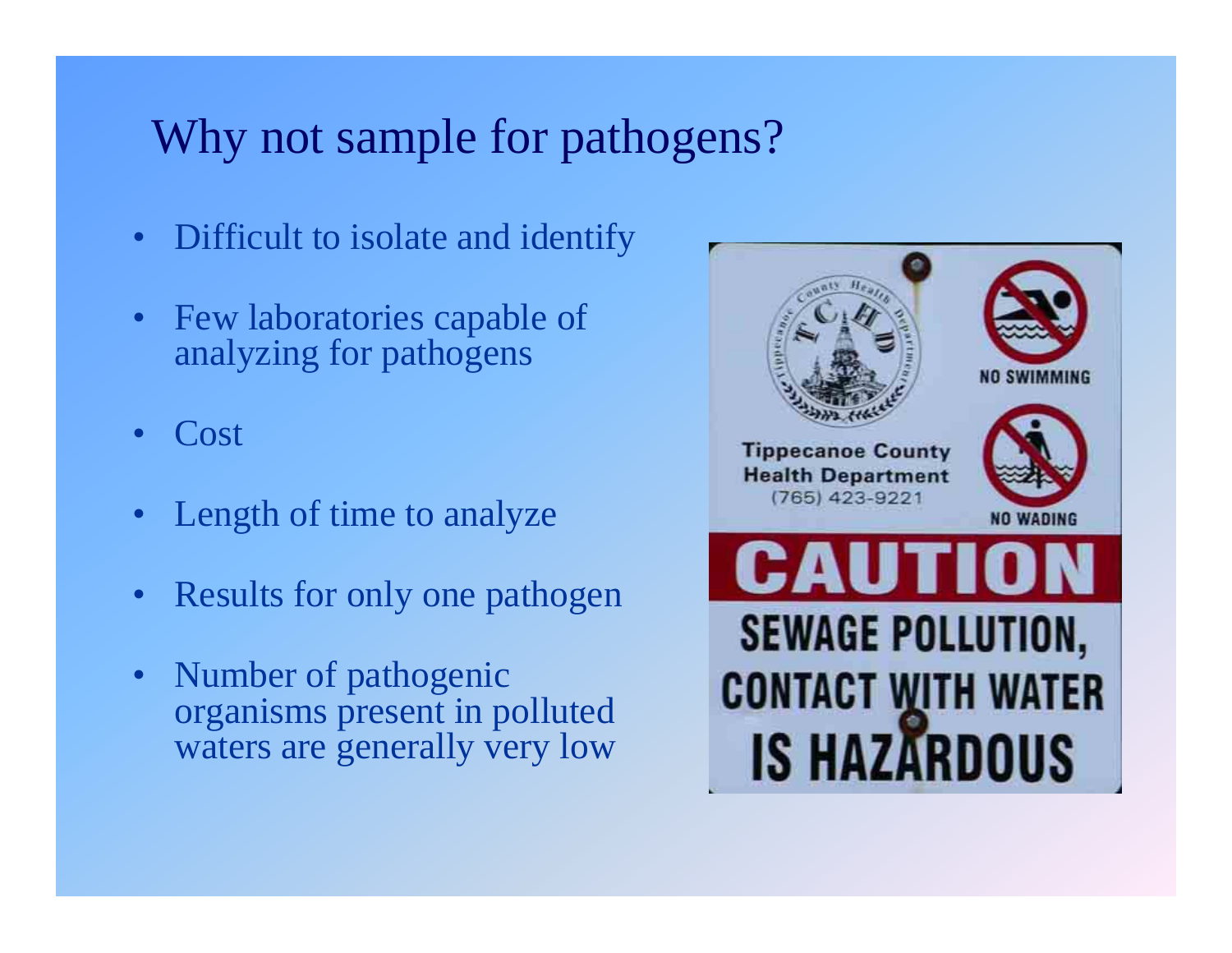Volunteer Monitoring of *E. coli* in Upper Midwest Streams: A Comparison of Methods and Preferences





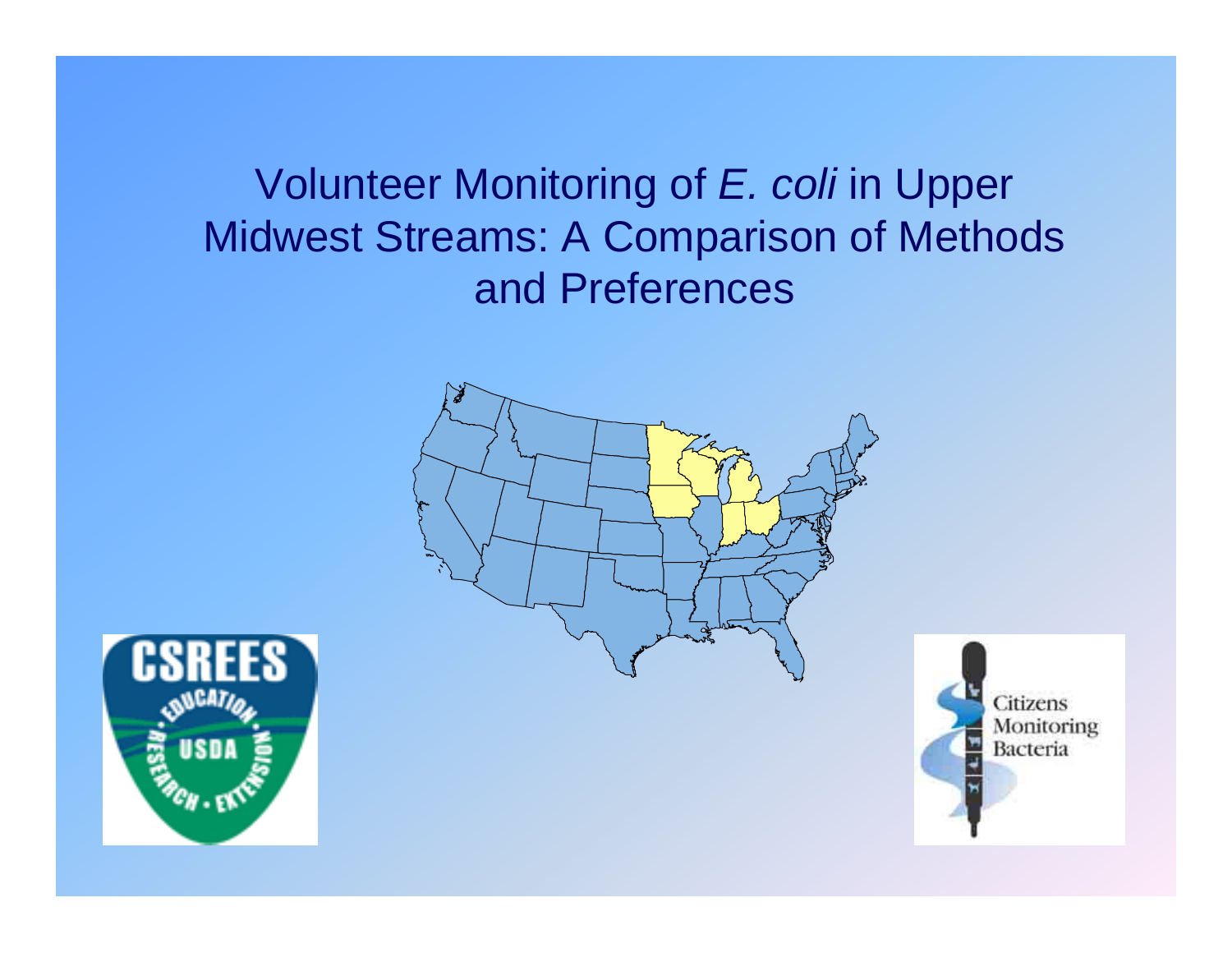## Project Goals

- Build the capacity of Volunteer Monitoring programs to understand and use the most appropriate *E.coli* testing protocols (test kits) and develop watershed based sampling strategies.
- Compare and test current "bacteria kits" and compare them with certified lab analyses
- • Develop a comprehensive training program for volunteers on *E. coli* testing in targeted watersheds in six states.
- Share results of our work with other states across the country, primarily via the National Volunteer Monitoring Facilitation Project.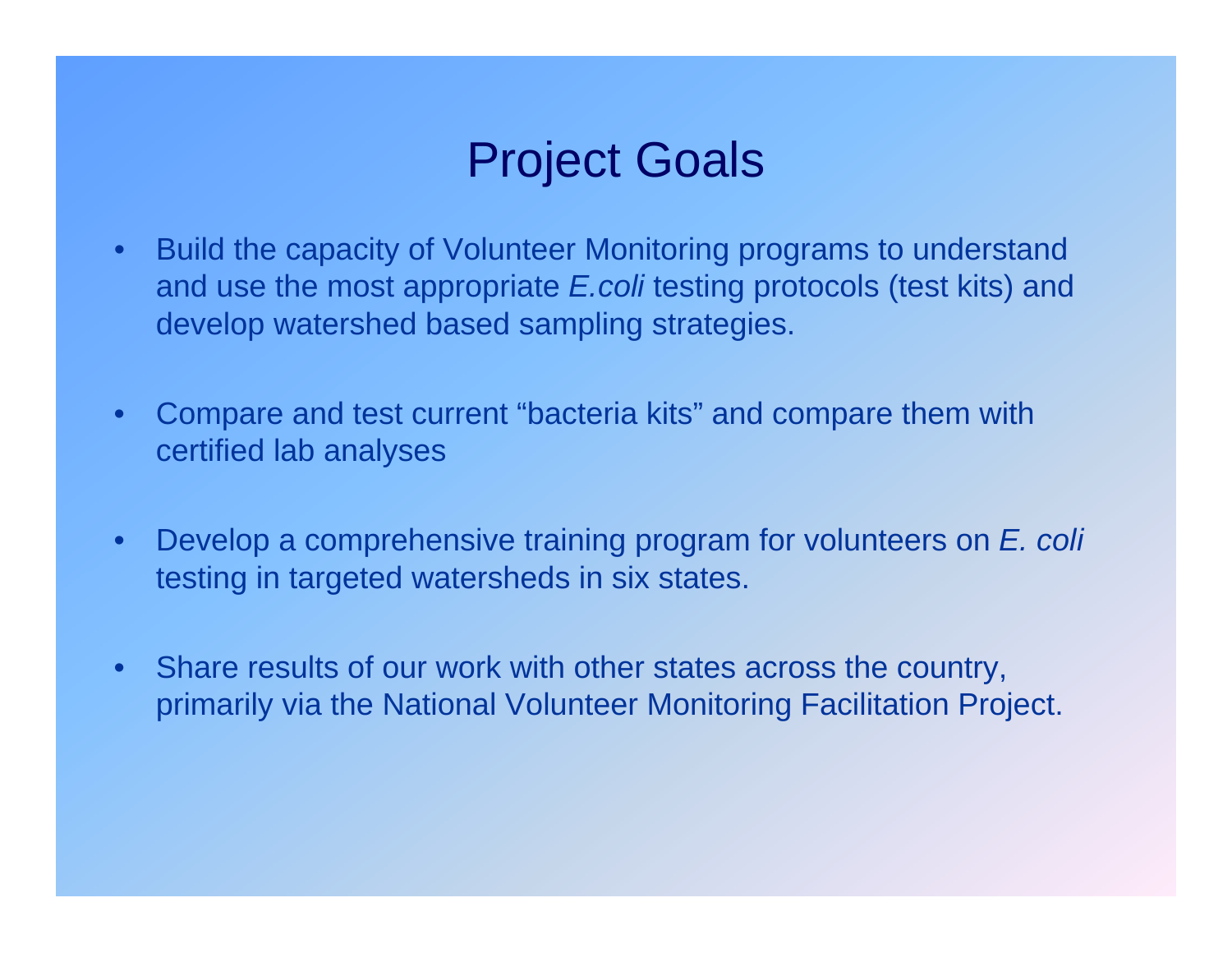# Why research *E. coli* test kits?









- Waters impaired by bacteria across U.S.
- $\bullet$  Many different kits being used
- $\bullet$  No comparative, independent study of how well kits work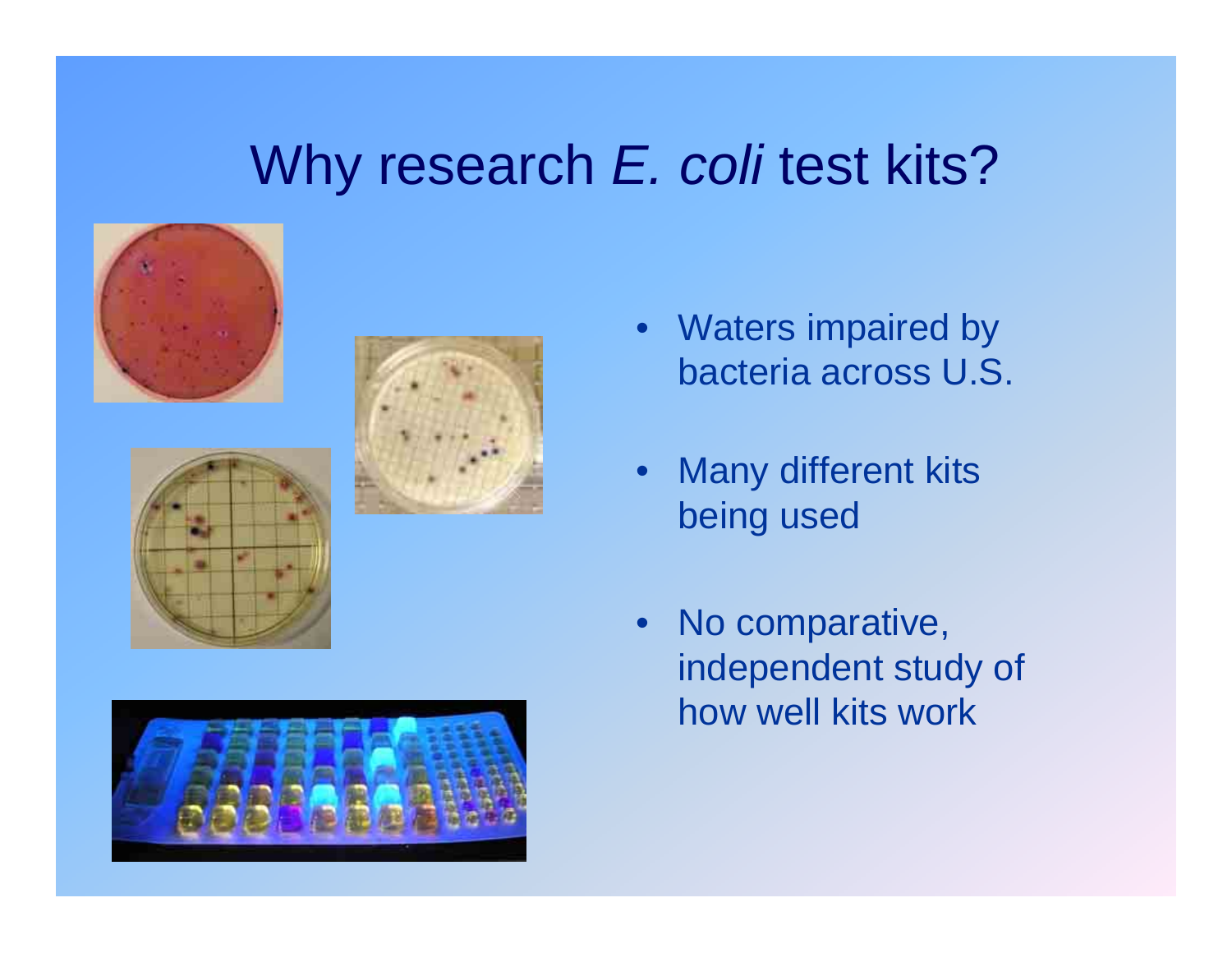# Why Volunteer Monitoring?

- $\blacksquare$  Monitoring provides educational opportunities for interested local residents and students.
- $\blacksquare$  Citizen research data is needed to help the watershed project prioritize decisions.
- $\blacksquare$ Volunteers extend limited agency resources
- Г Cost of lab analysis is high & access to certified labs is problematic.
- Г Citizens need an easy, reliable, inexpensive test.

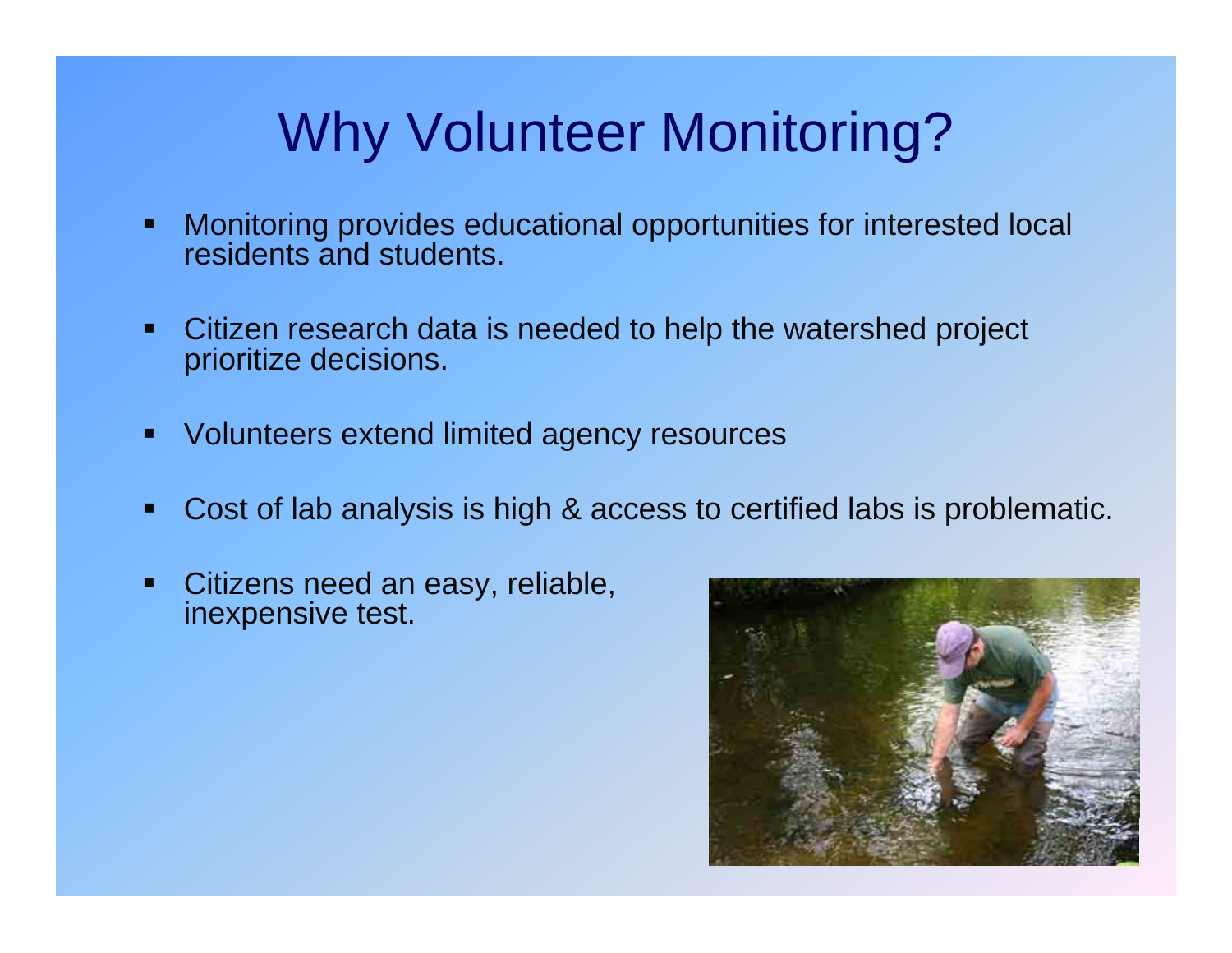

### **Collection Techniques & Following Protocols**









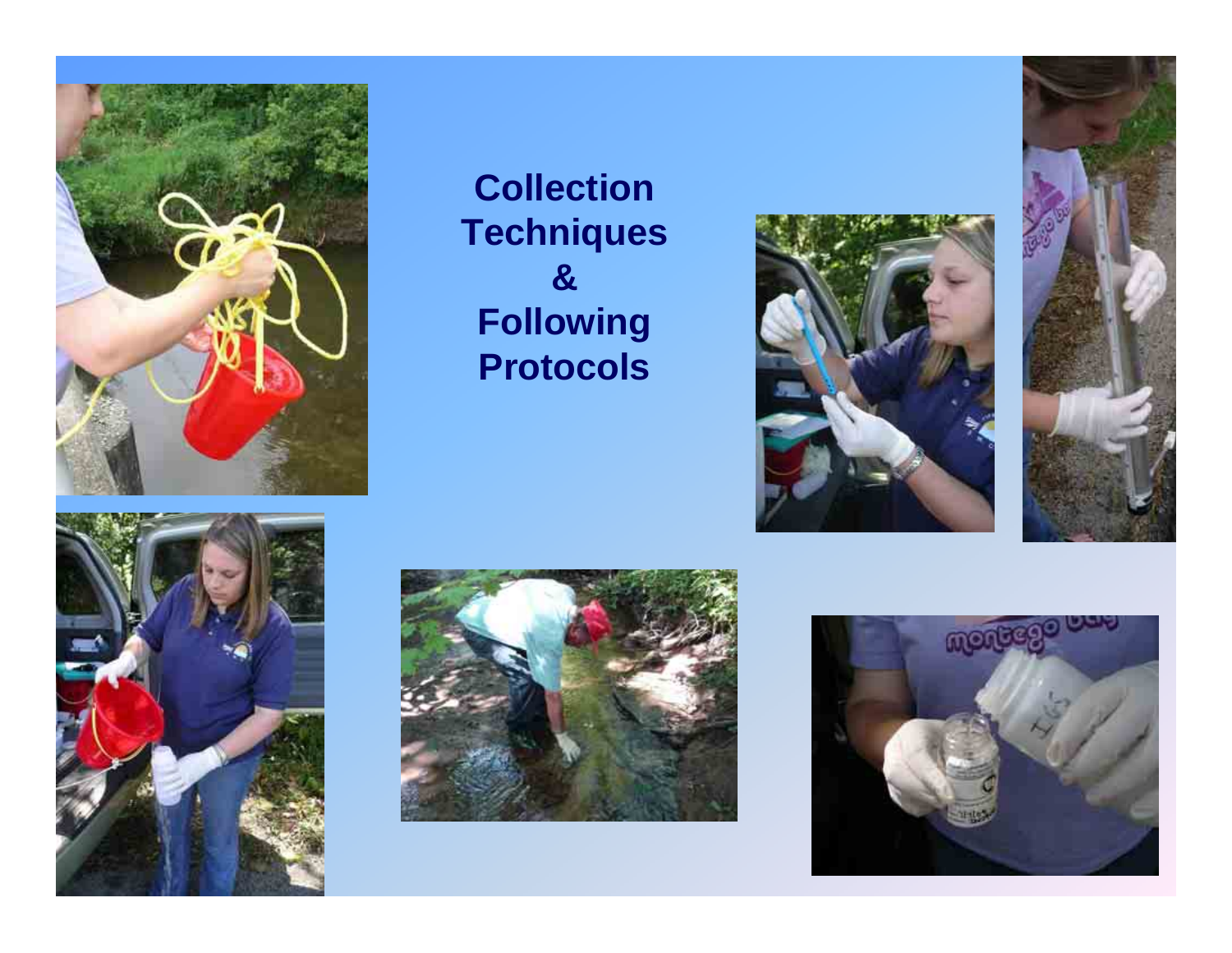# Testing Methods

### • **6 E. coli Testing Kits:**

- **Coliscan® Easy Gel (incubated)**
- **Coliscan® Easy Gel (not incubated)**
- **3M™ Petrifilm™**
- **Coliscan® MF Method Kit** *(IN only)*
- **Colisure® Method with IDEXX Quanti-Tray/2000™** *(IA only)*
- **Colilert ® Method with IDEXX Quanti-Tray/2000™** *(IA only)*

### • **Followed Specified Protocol for Quality Control**

- **Testing spring, summer, & fall**
- **Split water sample sent to certified lab for analysis**
- **Completed Data Sheet**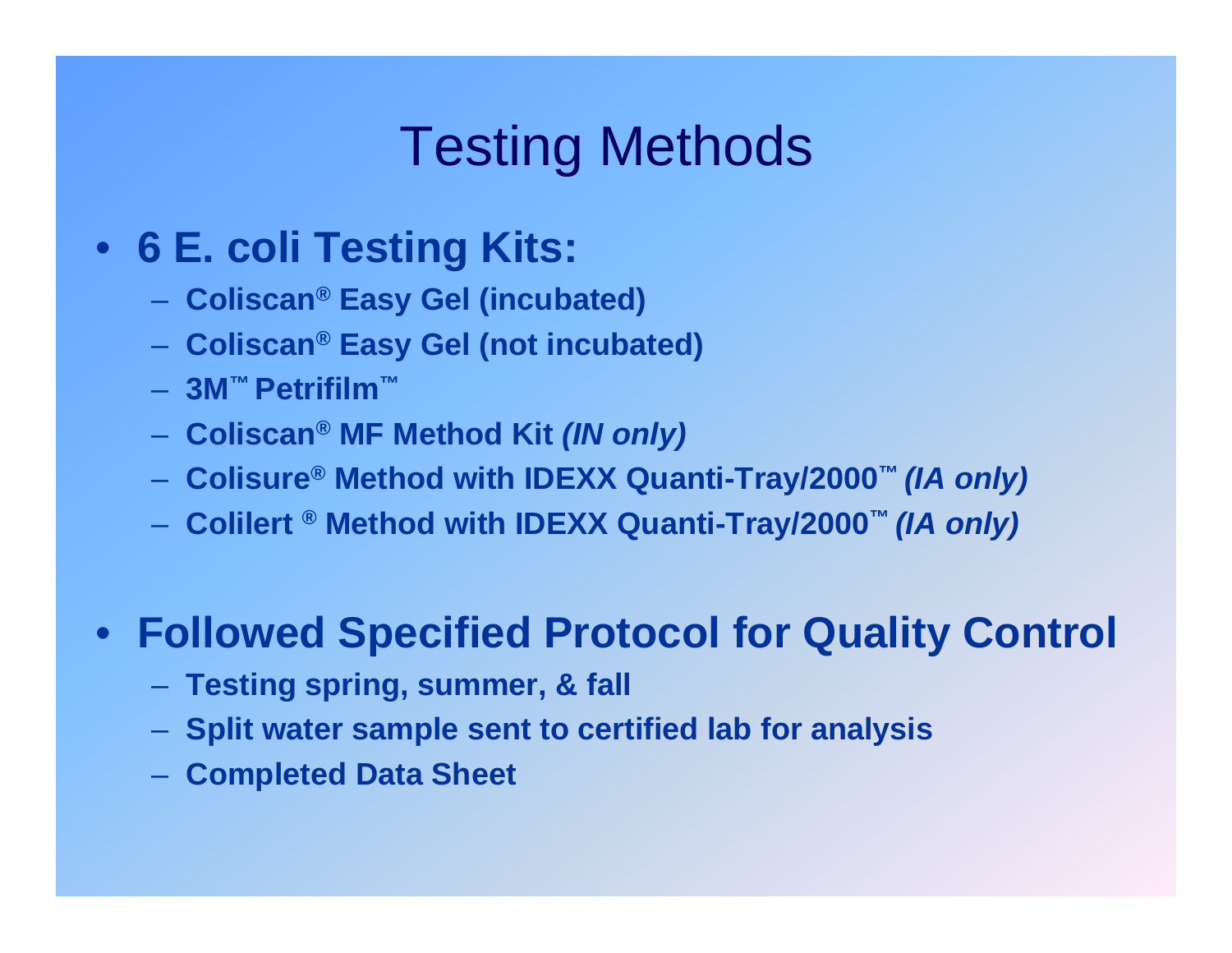





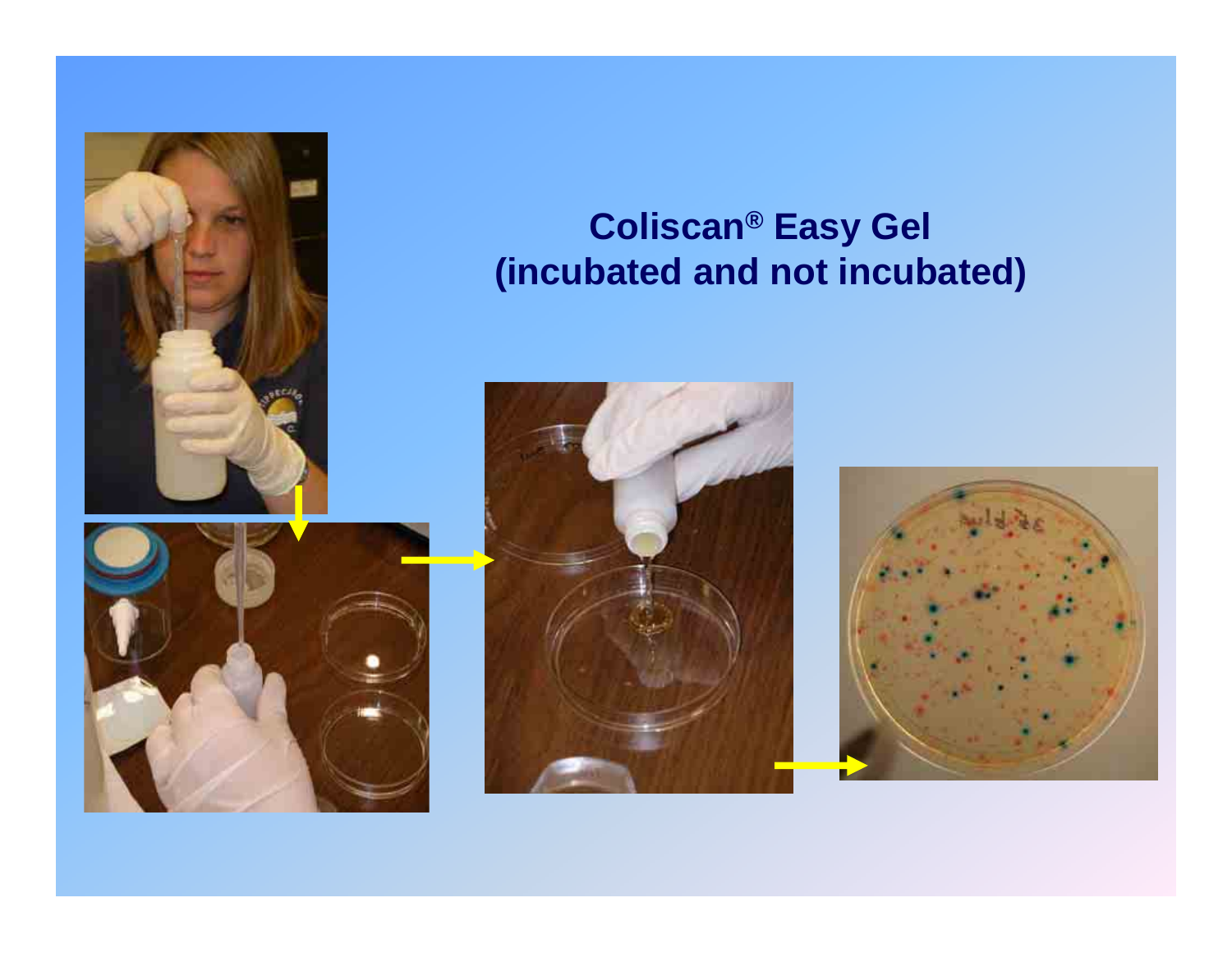### **3MTM PetrifilmTM**











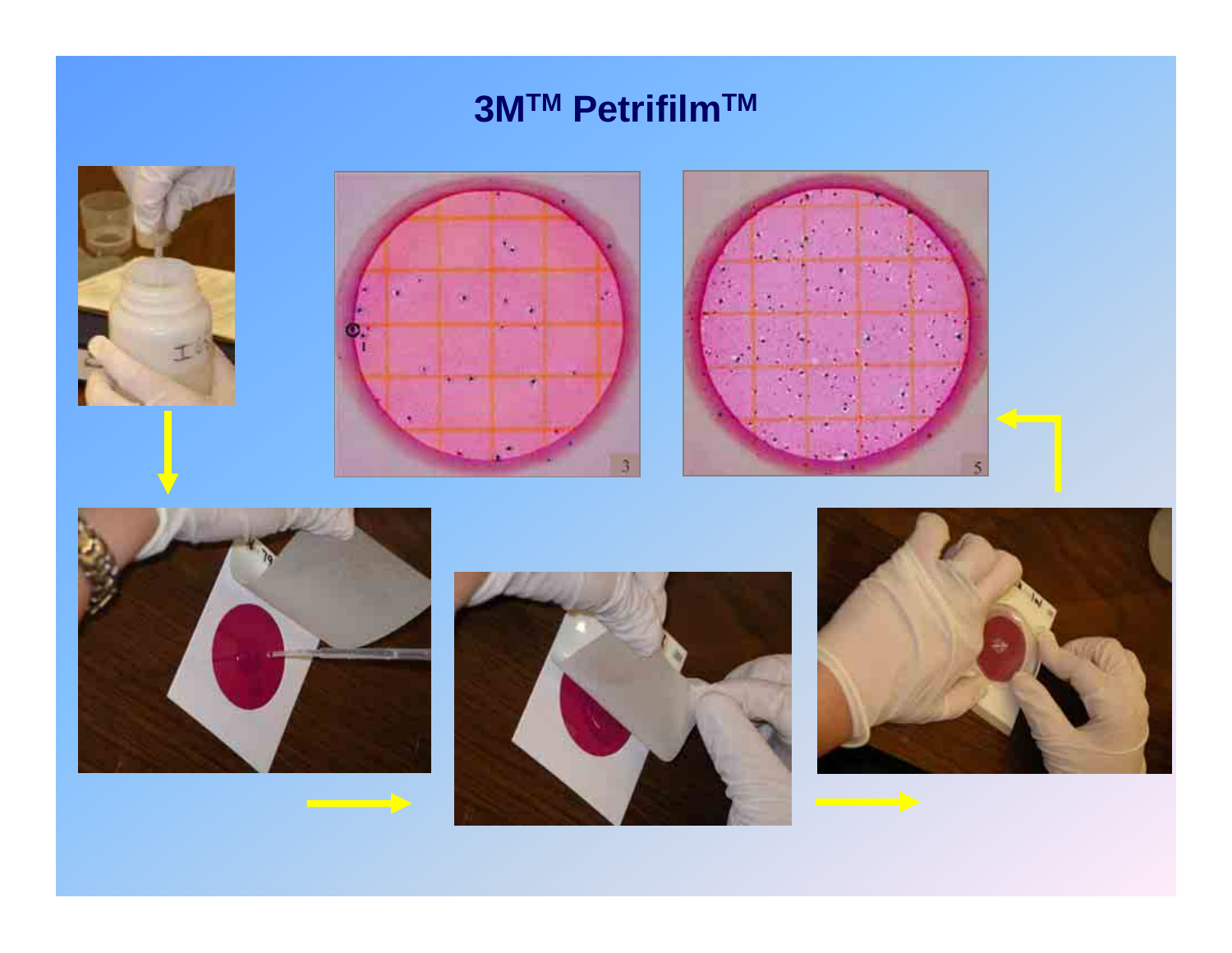### **Coliscan® Membrane Filtration**











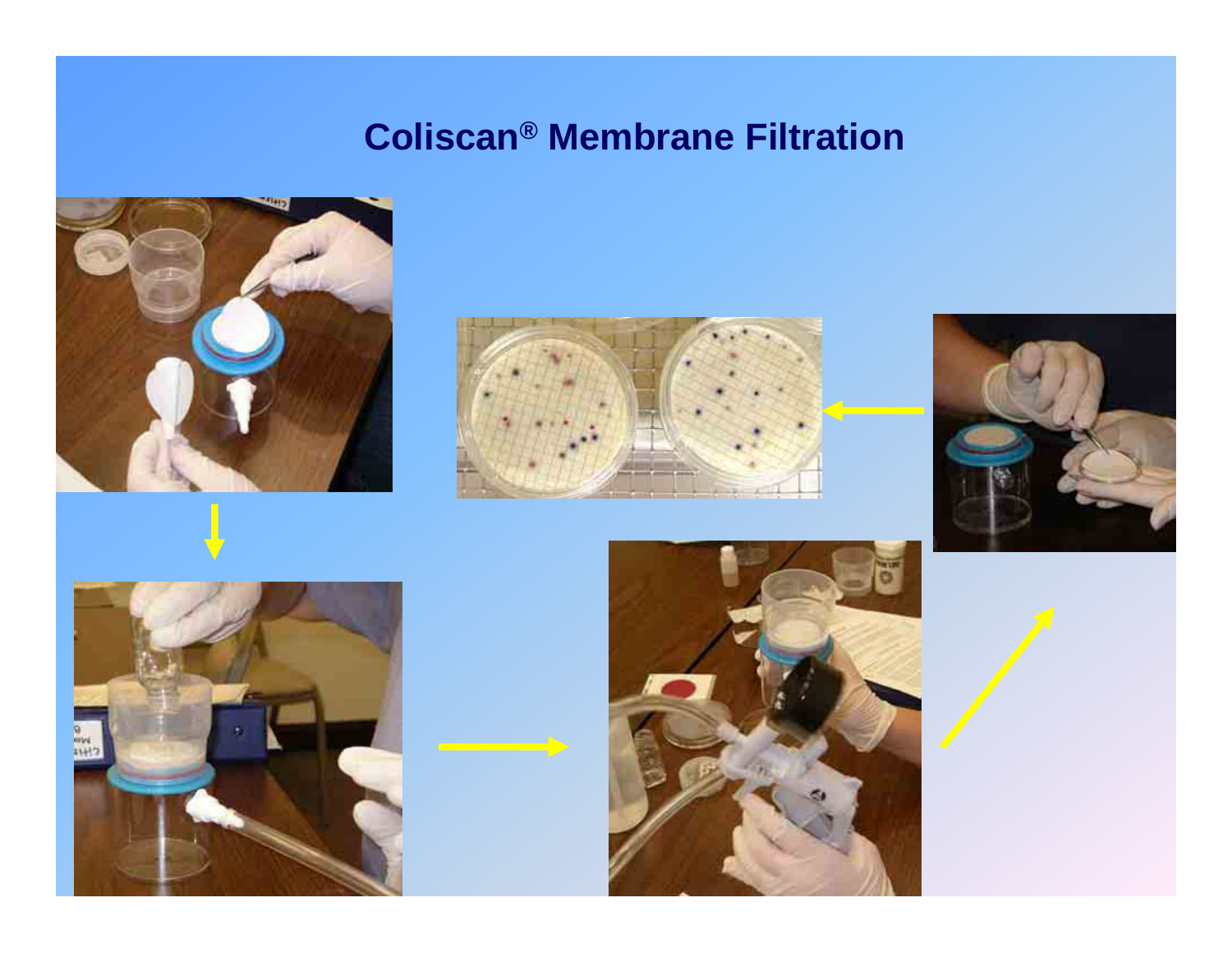



### **ColisureTM & Colilert with the IDEXX Quanti-Tray®/2000**







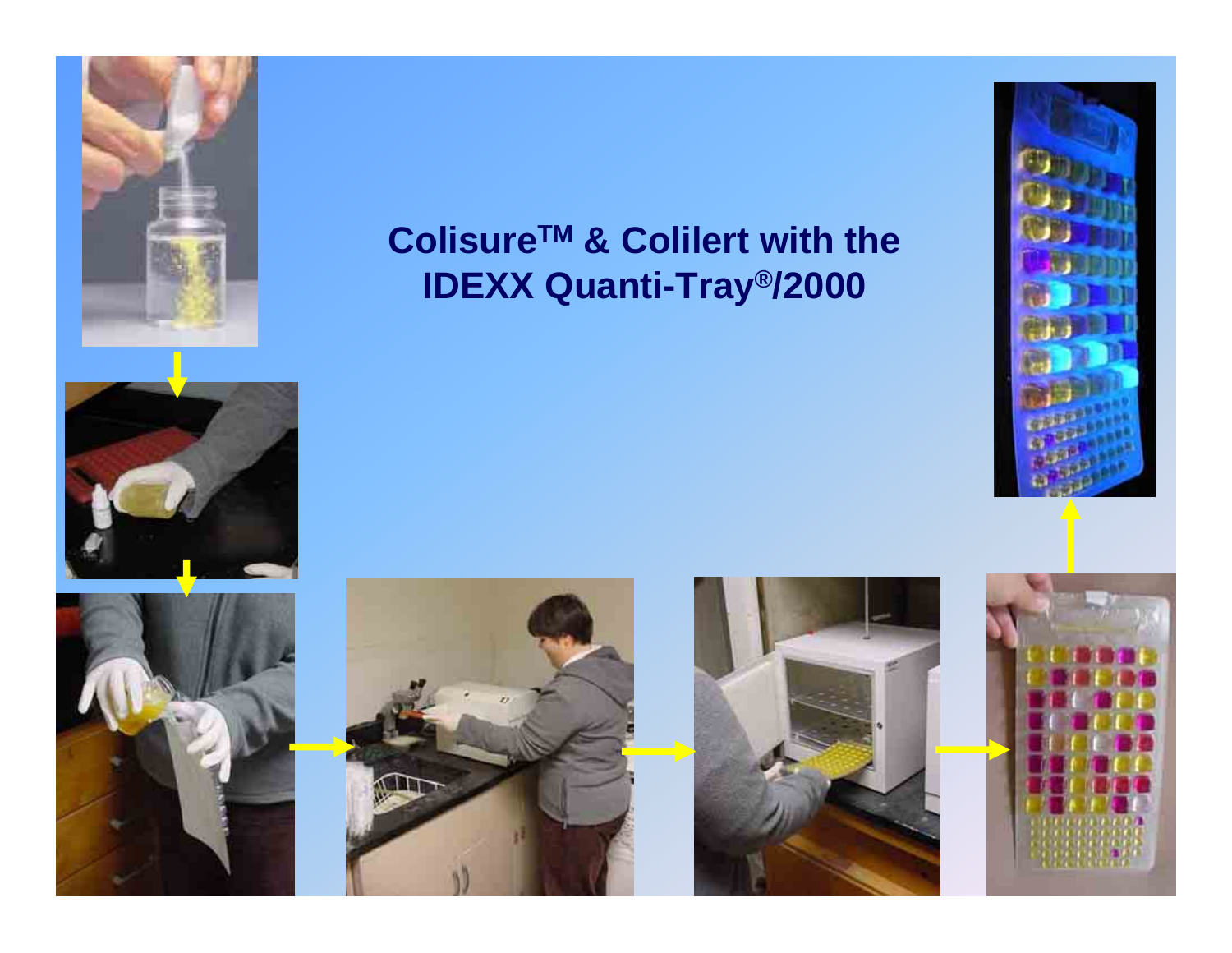#### **Test 1**

Ranking of the % of time the test kit & lab values were both either above or below the 235 cfu value (EPA's cutoff value for total body contact recreation)



Lab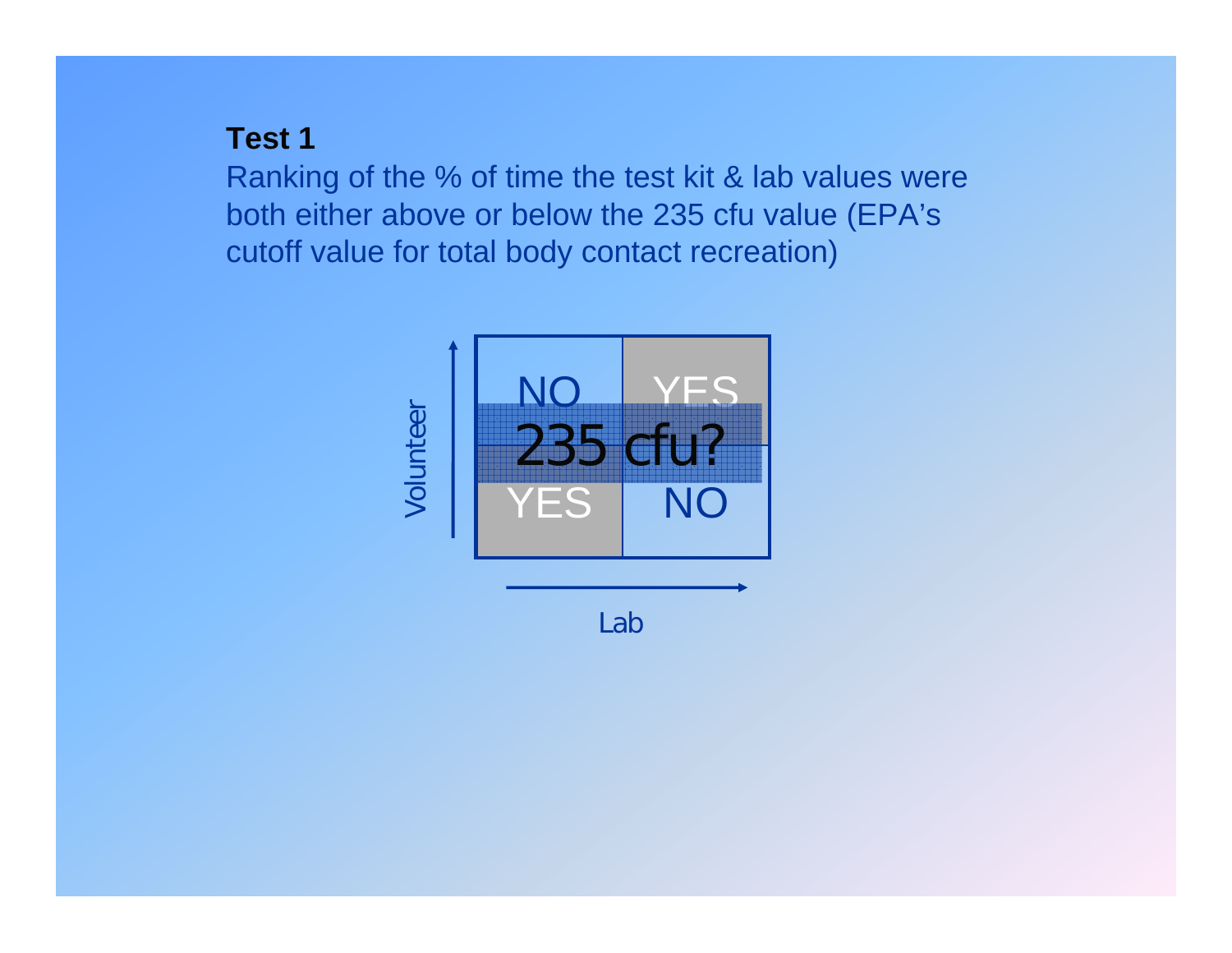### Results for 2005 Combined Data Percent of samples with test kit and lab values both either above or below the "cutoff" value.

|                         |            | 235 cfu<br>cutoff     | 1000 cfu<br>cutoff   |
|-------------------------|------------|-----------------------|----------------------|
|                         |            | $\%$                  | $\%$                 |
| <b>Test</b>             | n          | Agreement             | <b>Agreement</b>     |
| <b>Colisure (IDEXX)</b> | 174        | 87%                   | 96%                  |
| Petrifilm (3M)          | 504        | 85%                   | 94%                  |
| <b>Colilert (IDEXX)</b> | 163        | 83%                   | 92%                  |
| Easygel - 35°C          | 504        | 81%                   | 92%                  |
| <b>Coliscan MF</b>      | 95         | 79%                   | 92%                  |
| <b>Deciments</b>        | OEN<br>LJU | 0.001<br><u>vu vu</u> | OE0/<br><b>UU 70</b> |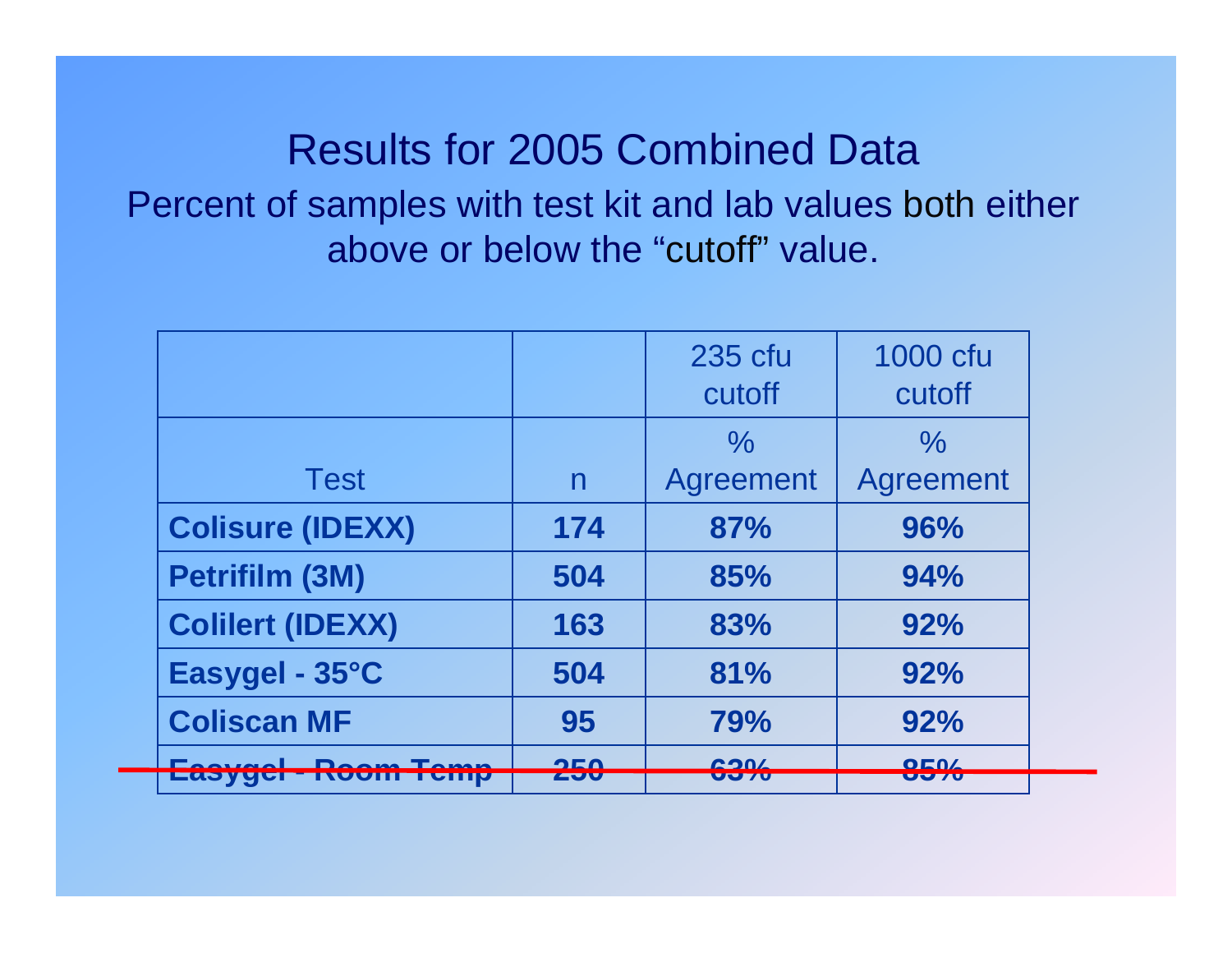### **Test 2**Relating Volunteer Values with Certified Lab Values for each test kit.

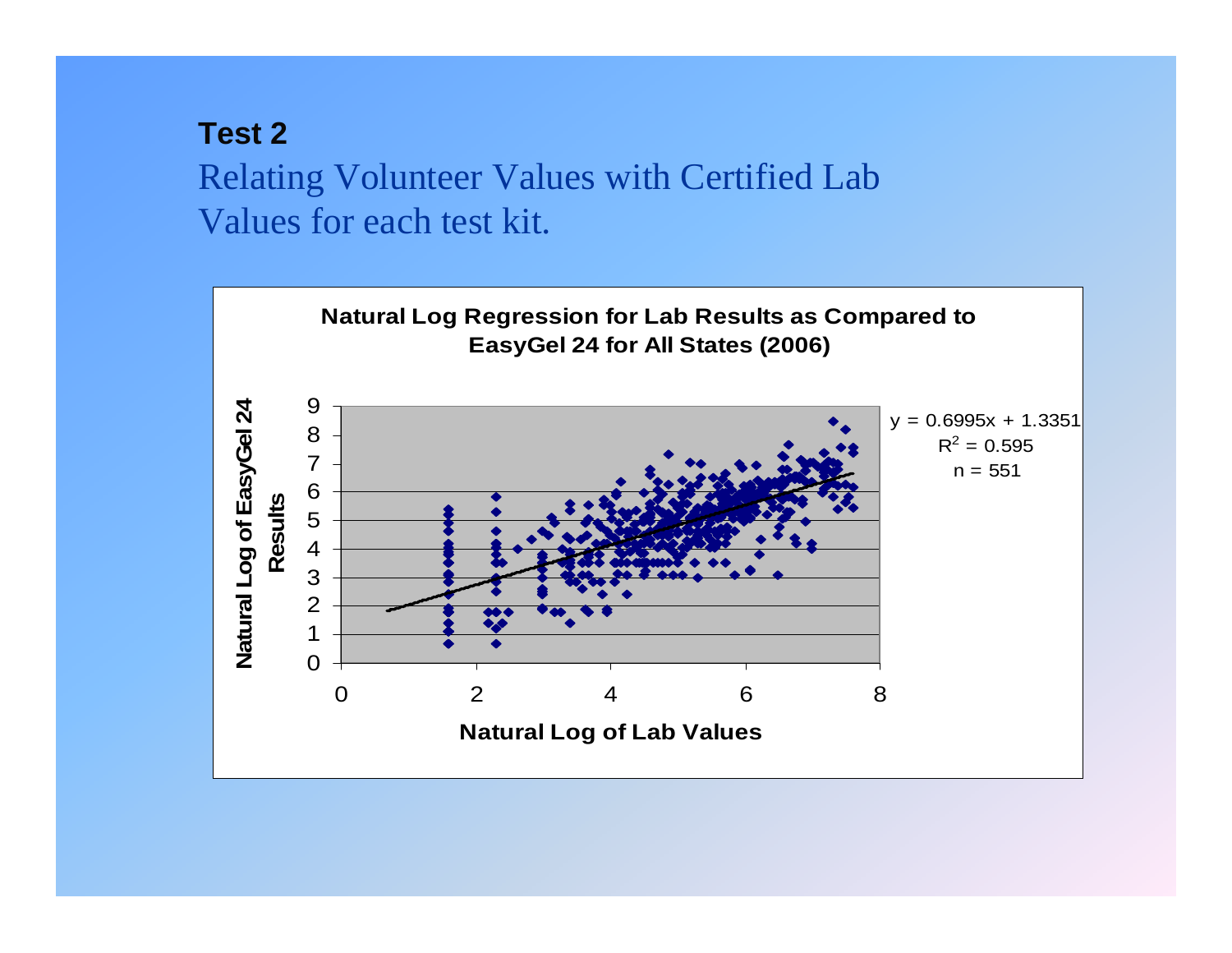- $\bullet$  Kits showing best relationship between volunteer and lab values are:
	- **IDEXX Colisure**
	- **IDEXX Colilert**
	- **3MTM PetrifilmTM**
	- **Coliscan Easygel – Incubated**



- **Coliscan Easygel – non-incubated**
- **Coliscan MF (Membrane filtration)**



Lab Results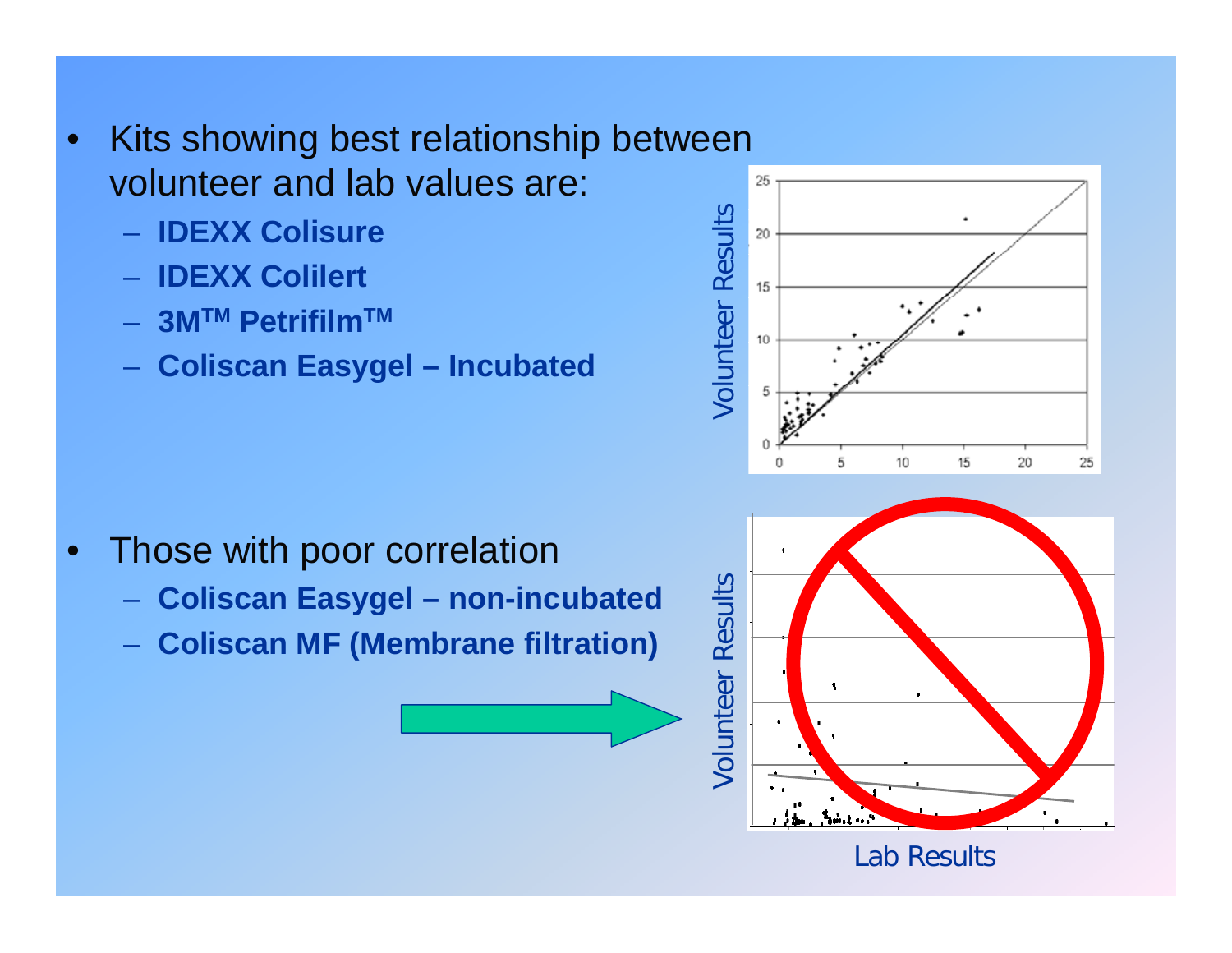### **Test 3** Cost Considerations

| <b>Method</b>                                                                         | <b>Cost/Sample</b> | <b>Additional Costs</b>                                                                             |
|---------------------------------------------------------------------------------------|--------------------|-----------------------------------------------------------------------------------------------------|
| <b>Coliscan<sup>®</sup> Easygel</b>                                                   | \$1.85             | Incubator (varies $\sim$ \$50)                                                                      |
| 3M™ Petrifilm™                                                                        | \$1.06             | Incubator (varies ~\$50)                                                                            |
| Coliscan <sup>®</sup> MF                                                              | \$1.70             | <b>Incubator (varies)</b><br><b>Filter apparatus (\$7.00)</b><br><b>Syringe &amp; hose (\$2.50)</b> |
| Colisure™ and Colilert<br><b>Methods with IDEXX</b><br>Quanti-Tray <sup>®</sup> /2000 | \$5.45             | <b>Incubator (varies)</b><br><b>Sealer (\$4,000)</b><br><b>UV light &amp; box (\$240)</b>           |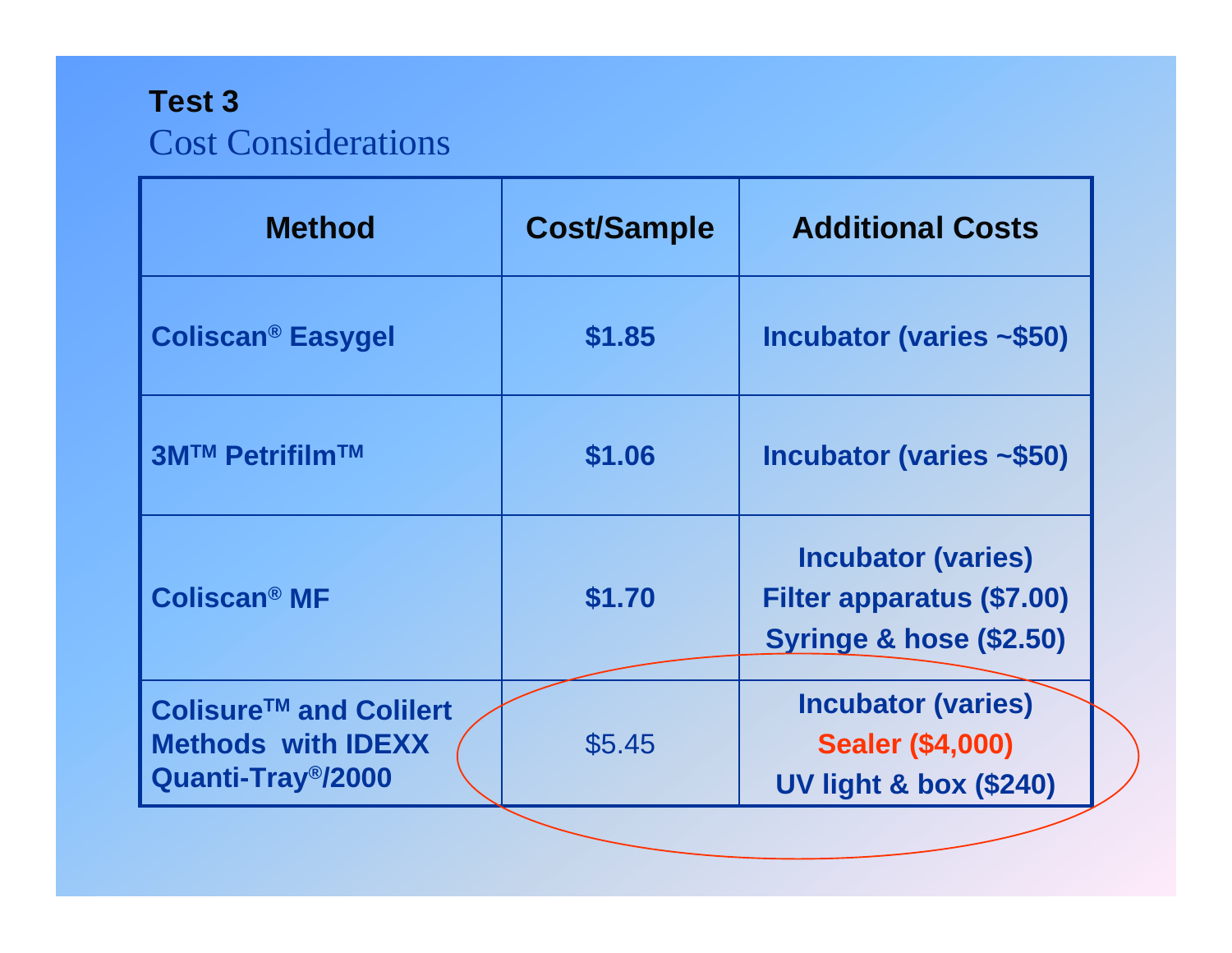#### **Test 4.**Volunteer Perceptions & Attitudes

#### **Volunteer confidence in IN:**

- (1) Coliscan Easygel ® Incubated
- (2) 3M Petrifilm

#### **IA volunteers chose:**

- (1) Colisure® with IDEXX Quanti-Tray /2000
- (2) 3M Petrifilm
- (3) Colilert® with IDEXX Quanti-Tray /2000

No selection for Membrane Filtration; Easygel Non-incubated

#### **Volunteers in MI, MN, OH, WI:**

- Ease of use immediately following "spring training"
	- (1) 3M Petrifilm
	- (2) Coliscan Easygel Incubated
- End of season confidence (1) Coliscan Easygel
	- (2) 3M Petrifilm Incubated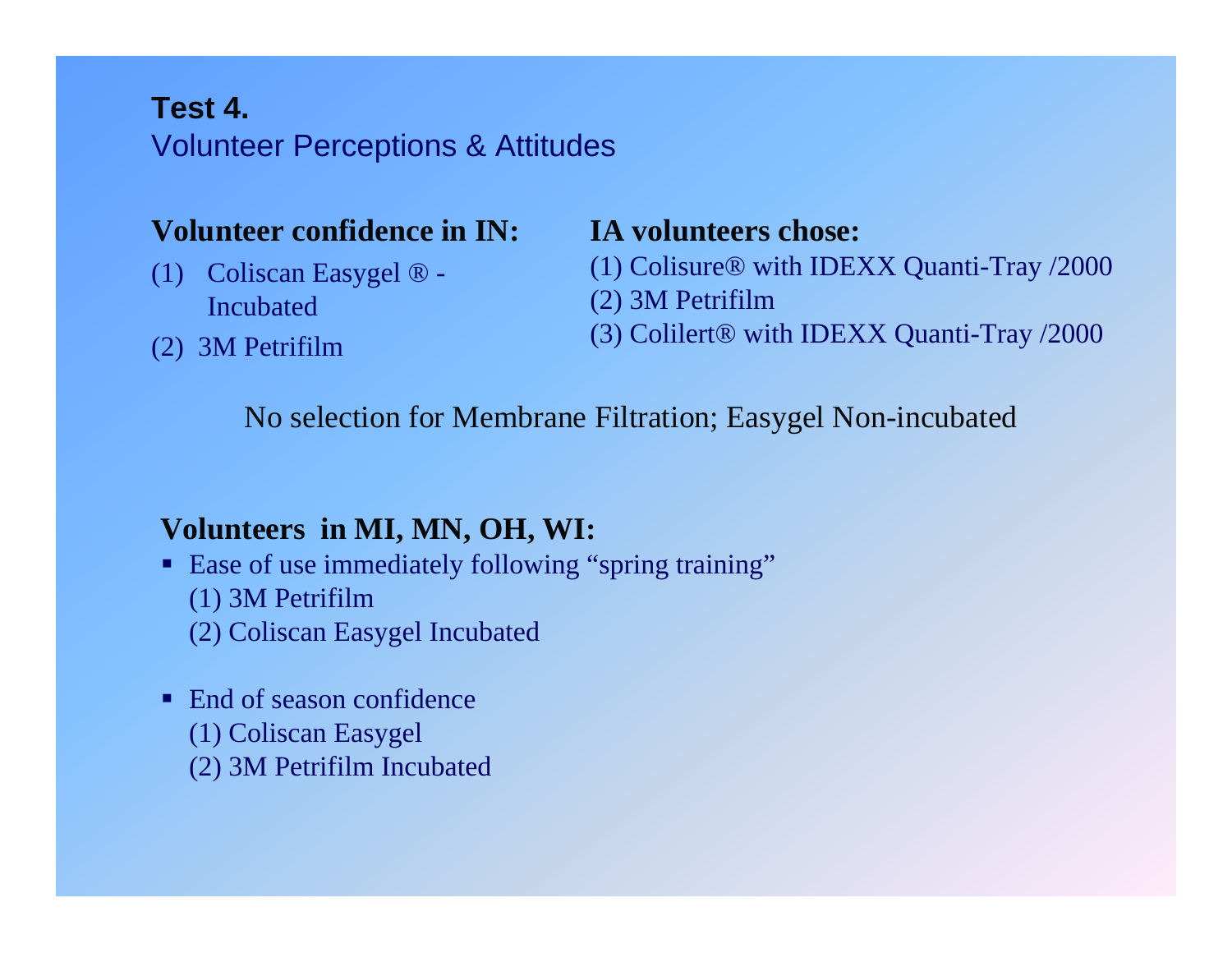### Conclusions based on previous factors

- IDEXX, Coliscan Easygel ® (incubated) and 3M Petrifilm perform well in describing when bacteria counts are above and below 235 cfu/100 mL (EPA standard)
- $\bullet$  Strongest correlations with lab results are IDEXX, Petrifilm, and Easygel Incubated
- $\bullet$  Volunteers nearly equally split in their assessment of two methods (EasyGel & Petrifilm)
- $\bullet$  IDEXX performs as well as Easygel and Petrifilm, but the cost of IDEXX methods might be too expensive for volunteer groups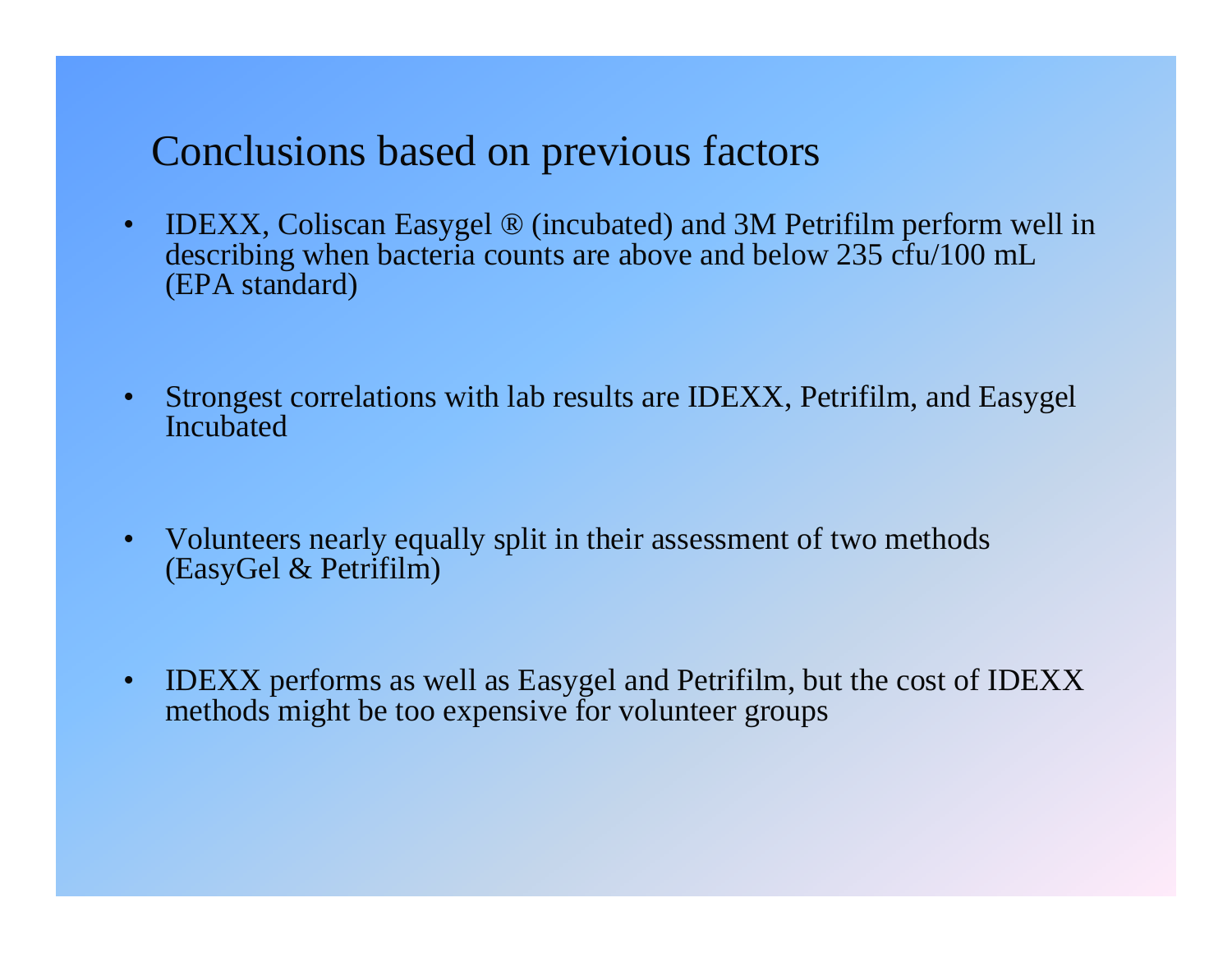# **Performing Bacteria Analysis using one of the selected test kits**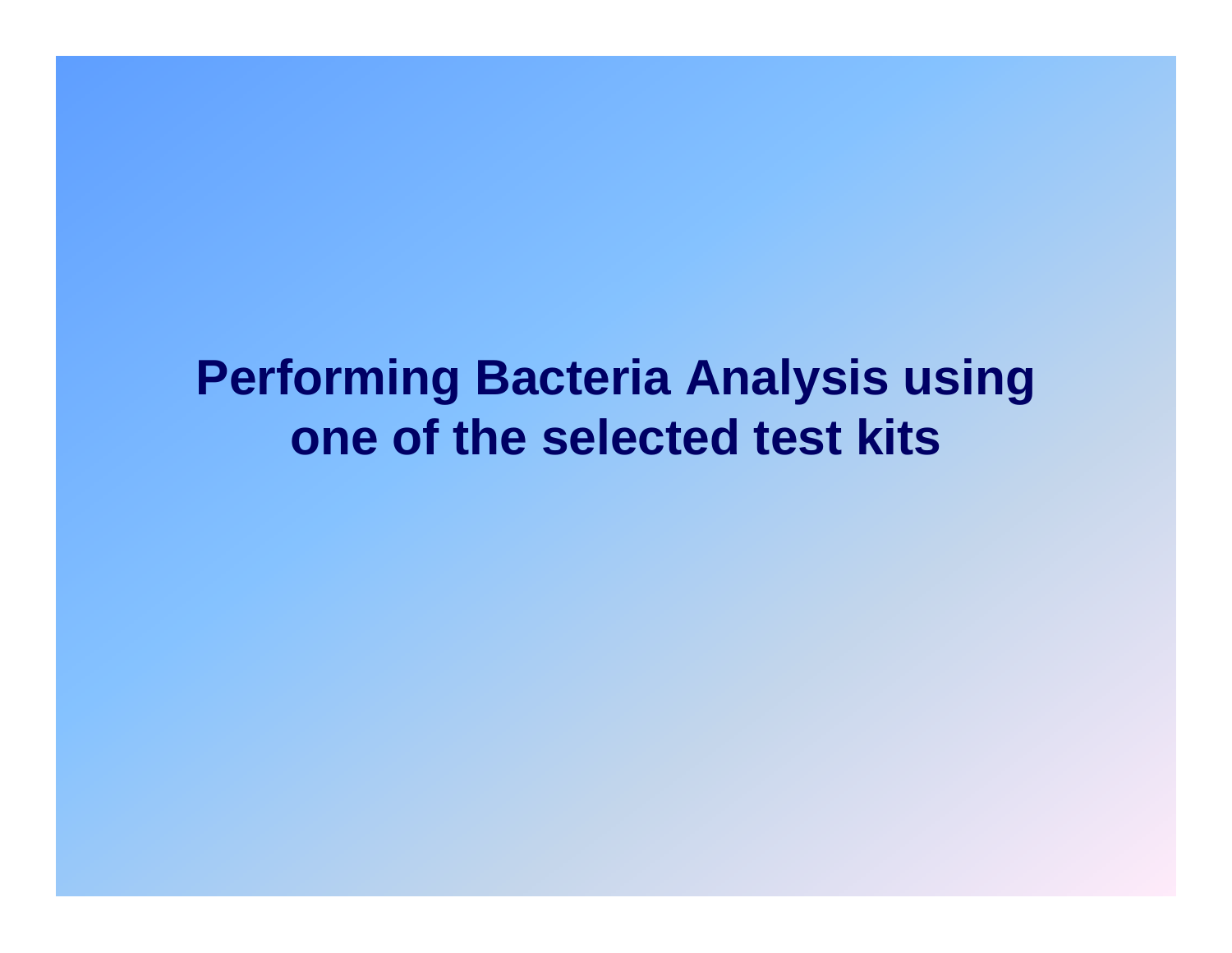## **Analyzing** *E. coli* **bacteria using test kits**

### **Coliscan Easygel**

Contains 2 enzymes specific chemicals (chromogens)

- "Red Gal" (galactosidase) Red or pink color produced
- "X-Gluc" (glucuronidase) Teal color produced
- Only *E. coli* produces both enzymes

### **Red + Teal = Dark Blue/ purple**

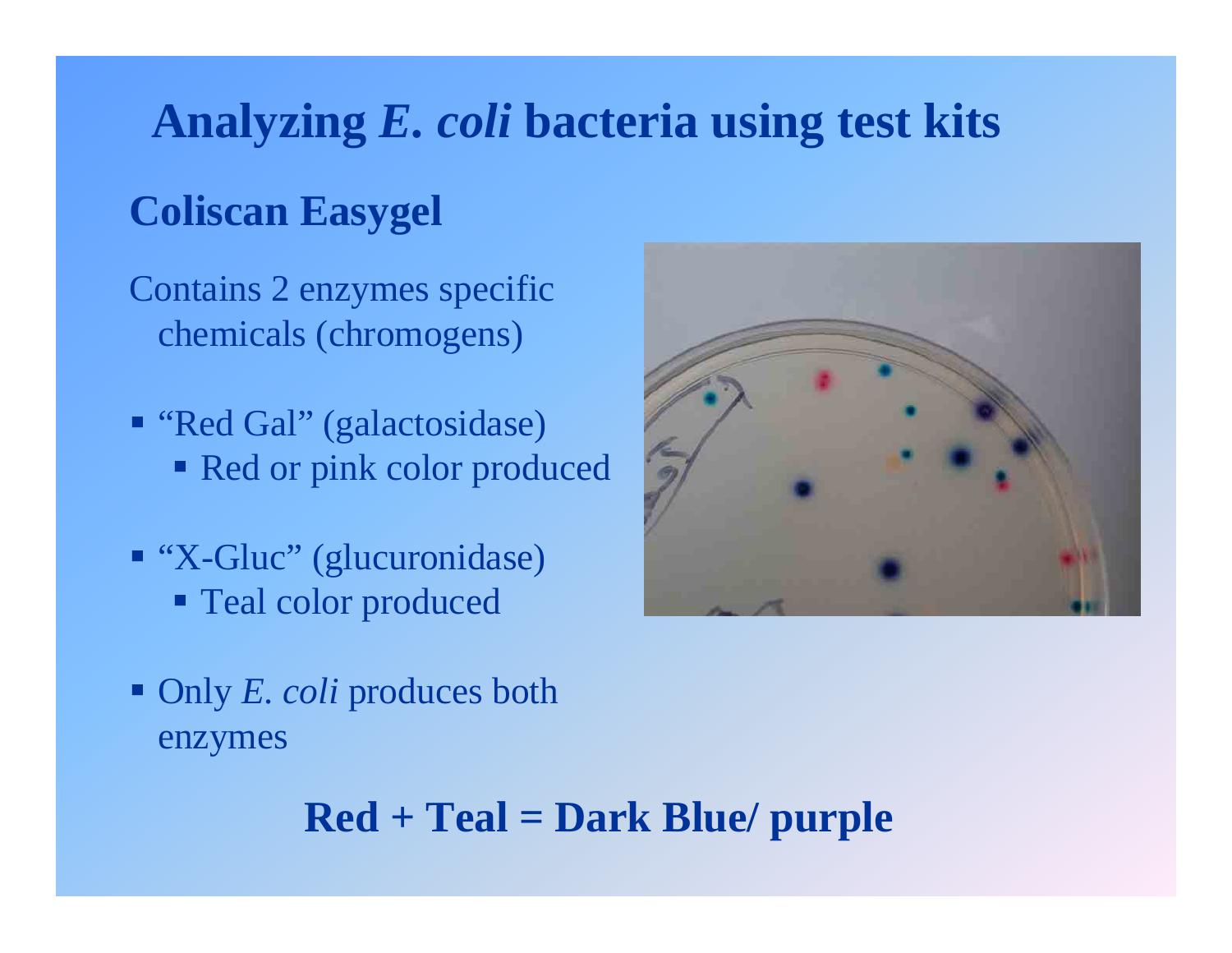# **Preparation for Kit Use**

- Avoid contamination of all sampling equipment (inside of Petri dish, tip of pipet, bottles, caps, etc.)
- Let all media come to room temperature
- Turn on incubator (fill well w/distilled water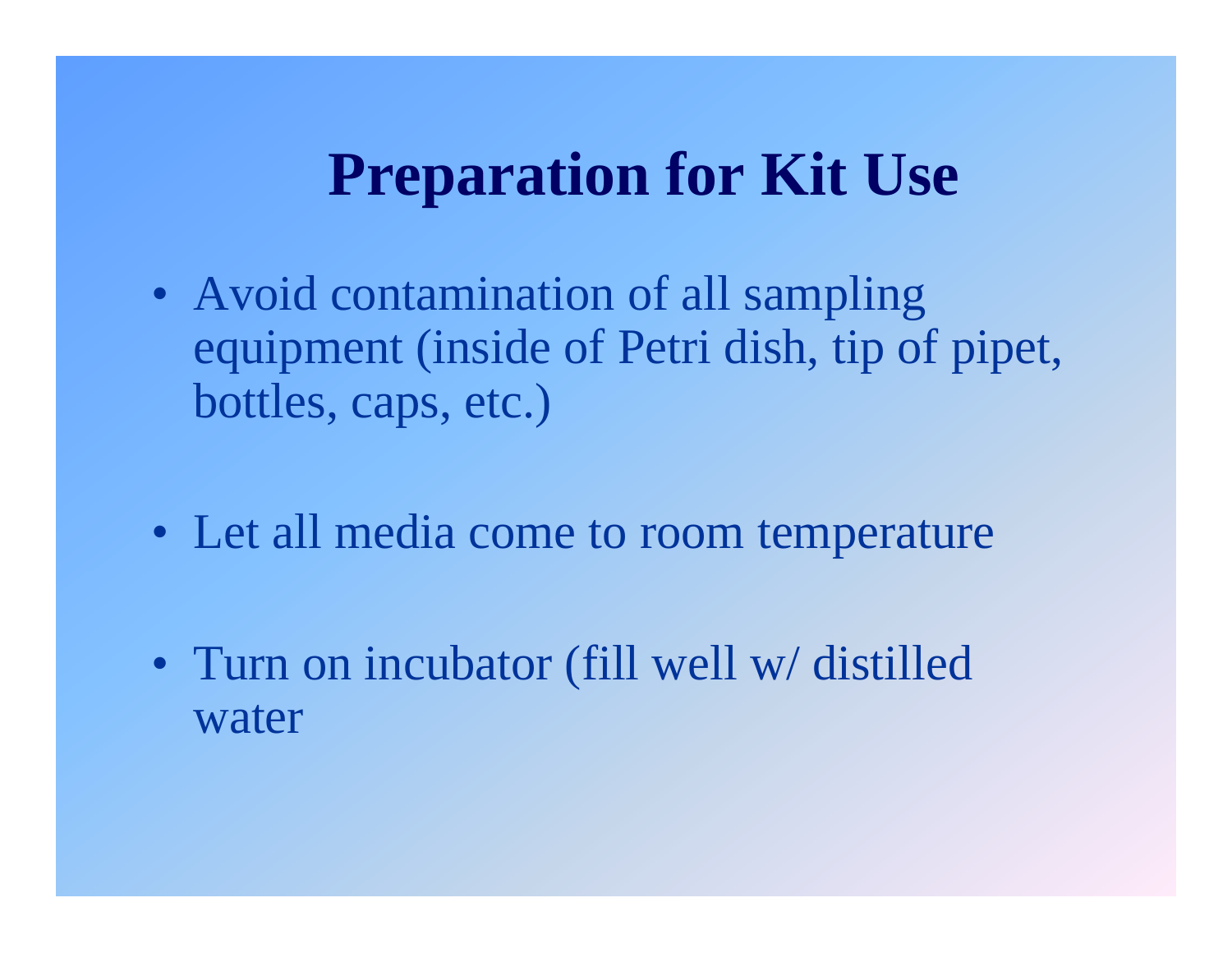# Preparation continued

- • Label the bottom Petri dishes using a permanent marker
	- Label should include:
		- site name
		- date and time of collection
		- volume of water plated
		- replicate #, if any
- Label bottom of dish (WHY the BOTTOM?)
- •Label along edges!!!

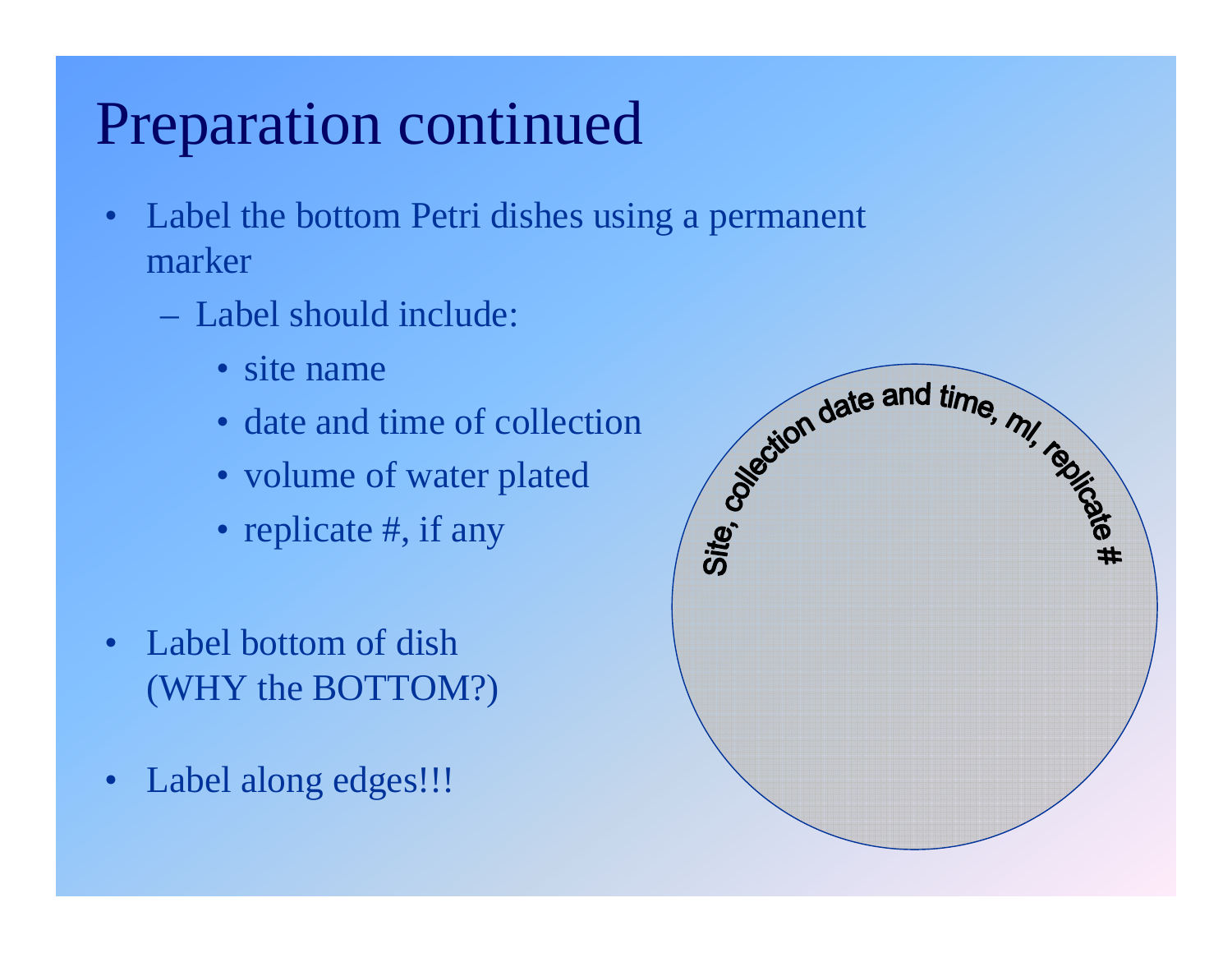## Coliscan Easygel

- Carefully remove pipet from sterile paper (keep sterile). You are using 1 ml pipets
- Transfer 1 ml to 3 ml of water from collection container to media bottle
	- Label your Easygel media bottle w/ amount used
- Swirl the media bottles to mix and then pour each into a labeled Petri dish(use the lid as a shield from the outside environment)





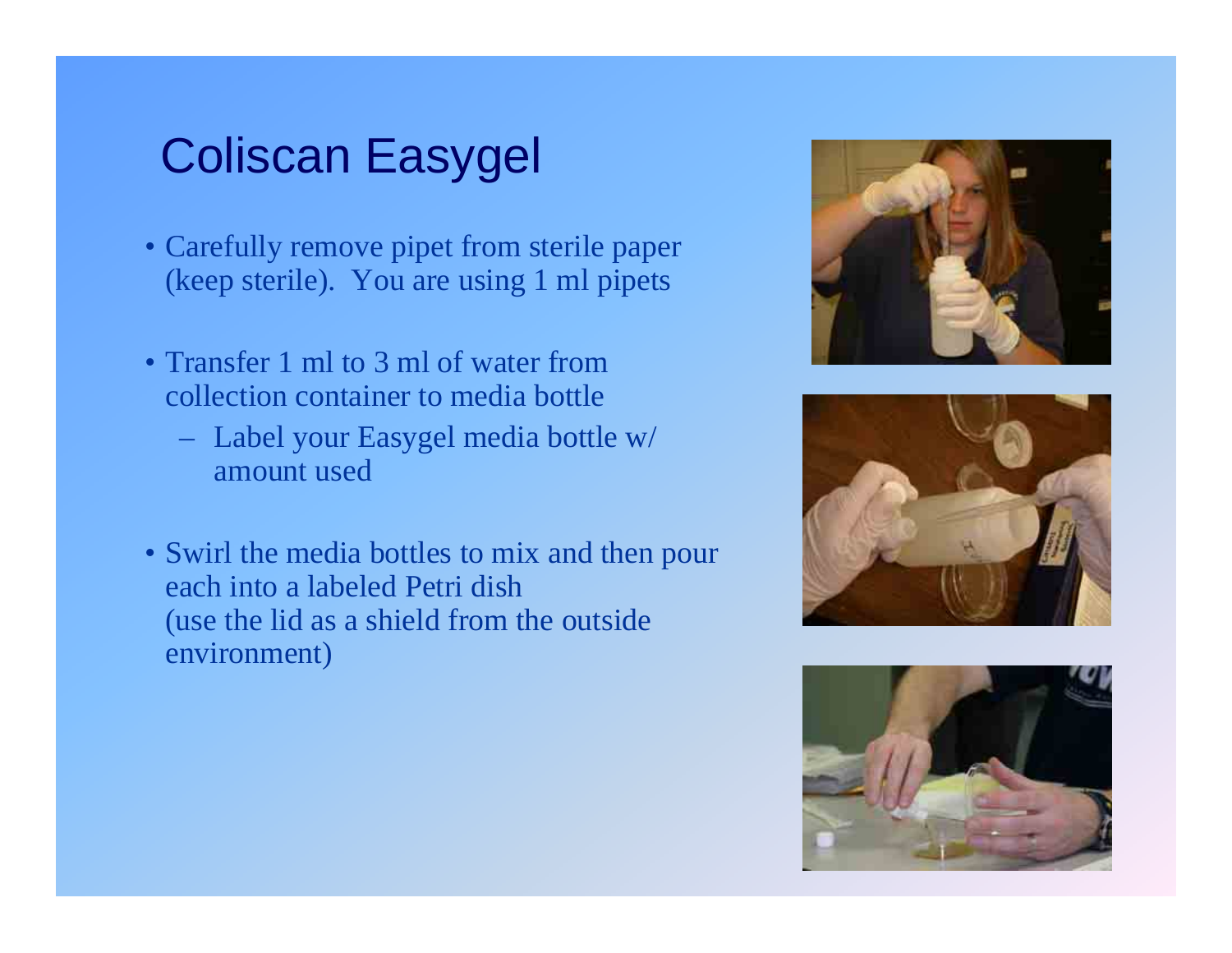### Coliscan Easygel

- • Swirl the dish (figure-8) gently to evenly distribute the media (careful not to splash over the side or get any on the lid)
- • Solidify plates
	- let plates sit undisturbed at room temperature (out of direct sunlight) for 45 minutes or until solid

#### **STOP HERE UNTIL MEDIA IS SOLID**

- •Make sure water has been added to incubator
- •Incubator should read between 35°C and 37°C
- • Incubate plates for 24 and/or 48 hours
	- place plates (upside down to reduce condensation on cover) at  $35-\frac{37}{6}$ ° C (can stack them)
- •Read plates and record data



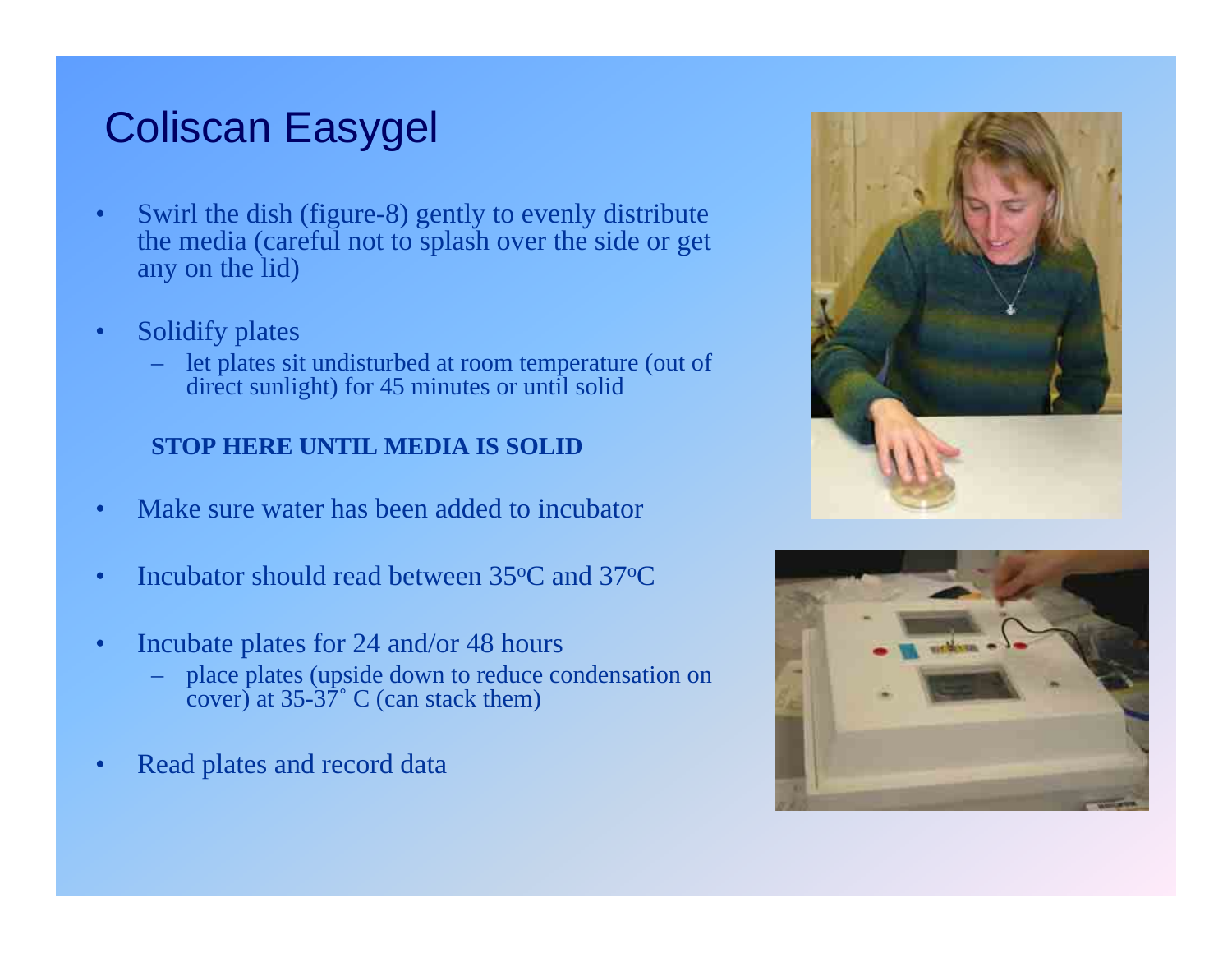## **Disposal of Sample**

- Place about a teaspoon of household bleach onto each plate (inside)
- Allow it to sit for 5 minutes
- Place in a watertight bag and discard in normal trash
- Remove water from incubator, let dry, store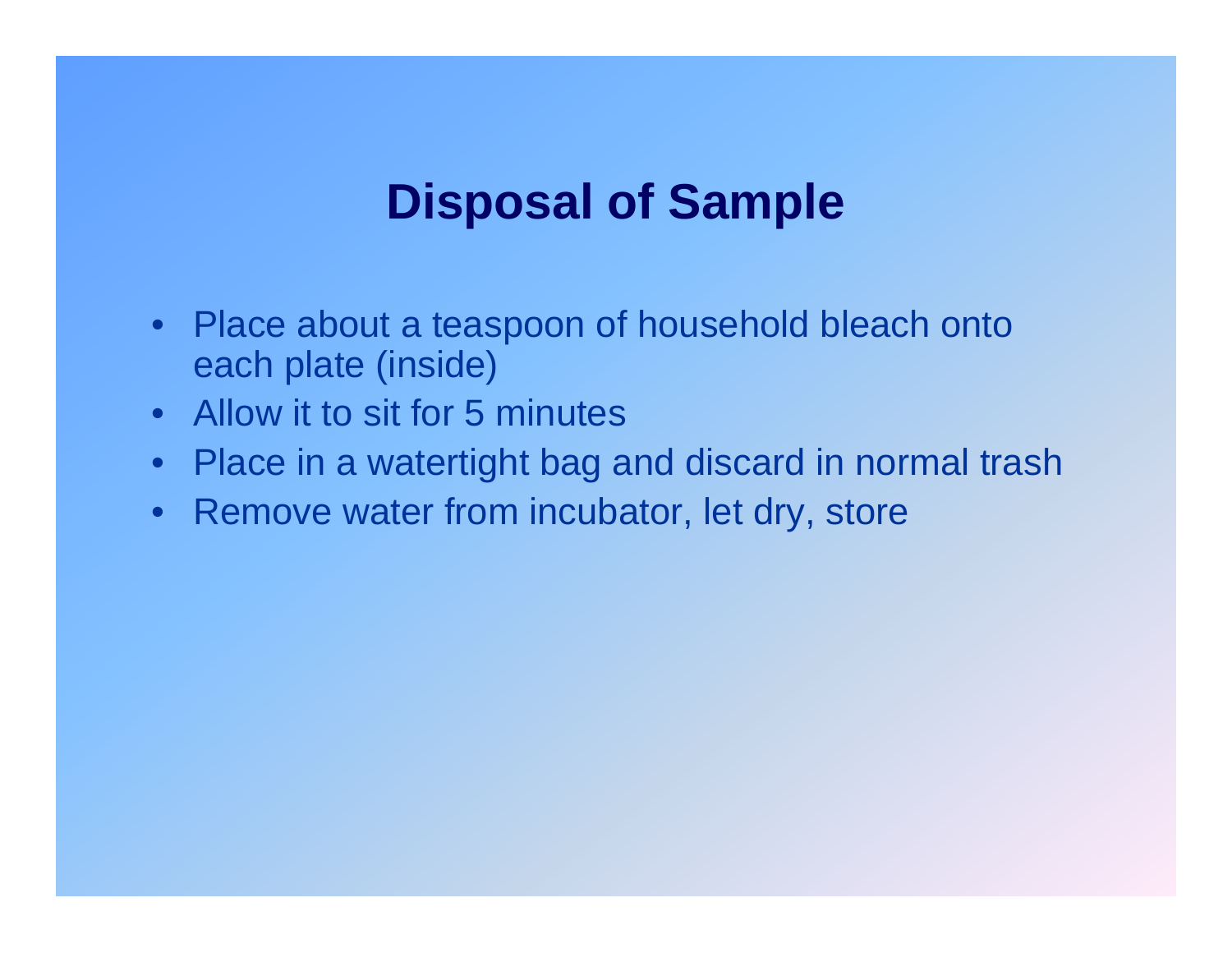# Where to Review/Purchase Kits?

### • Coliscan EasyGel:

Micrology Labs – http://www.micrologylabs.com

### • 3M Petrifilm:

 3M – http://solutions.3m.com/wps/portal/3M/en\_US/foodsafety/microbiology/products

#### •IDEXX

http://www.idexx.com/water/quantitray/